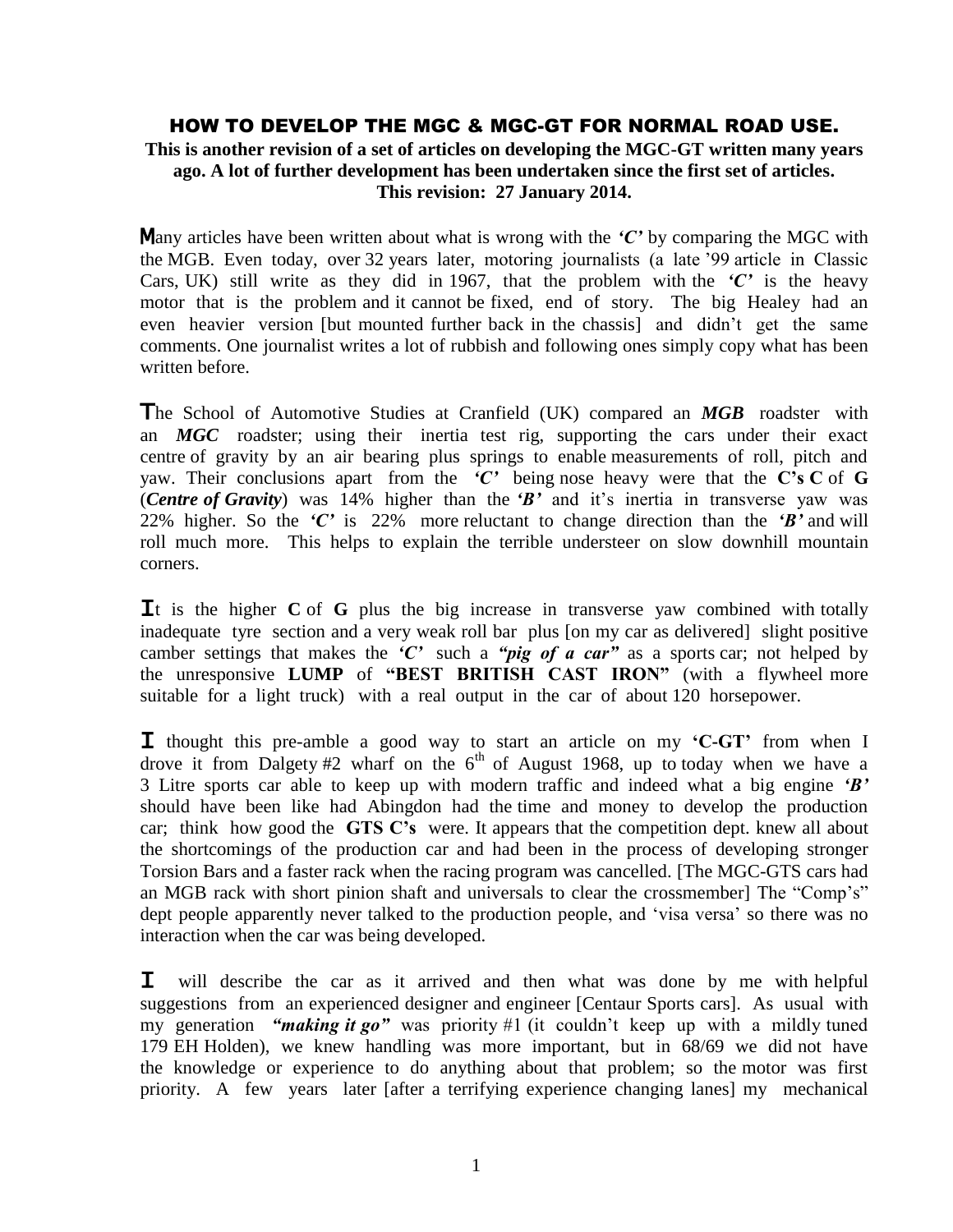engineer friend said *"what that car needs are some decent roll bars front and rear".* Not understanding this it took until December 93 to actually address what turned out to be the real problem and it transformed the car beyond my expectation. This was followed later by giving the car approx. 1 deg of negative camber and later again fitting 185/65R15 tyres, giving an effective diff ratio about one third way between the early and later cars; effective diff. ratio approx. 3.446:1. (Speedo reads approximately 4.5% high). An MGMotorsport 2.875:1 rack and pinion followed and this gives some feel to the car.

### FIRST IMPRESSIONS OF A LONG AWAITED C – GT.

Having had 4 enjoyable years with a 63 MKI B it seemed that a  $\mathcal{C} - GT'$  would be a good car as I was going to live in Hong Kong. After settling in I visited Dodwell Motors to order a  $C - GT'$  with all useful options and was expecting delivery in late 67. As we all found out later this was a period of total and utter confusion at **BMC** as "Triumph" men from Leyland were about to try to promote "Triumph" as the corporate sports car and hope MG would fade away. The terrible bloody STAG was close to release. Many spanners were thrown in the works with the formation of **BLMC**; some thought *"Bloody Lousy Motor Corporation"* was what **BLMC** actually stood for.

By the time the car was due to ship I had returned to Australia so the shipping address was changed to Brisbane (Personal Import Plan #4, from memory) so this is how I got my [new from Abingdon with 17 miles on the odometer, on the wharf] *'C'* in Australia. Two other used *"C's"* were imported about 2 years later, one to Moe in Victoria and the other one to Alice Springs, possibly from SE Asia.

On the 3<sup>rd</sup> August the "SS *Auckland Star"* arrived with my 'C' onboard, deck cargo in those days. I inspected the car on the  $5<sup>th</sup>$  and took the dry charged batteries to Century Batteries for filling and over night charging, which they did free of charge and I still buy Century Batteries as a result of this excellent service, so next morning armed with my toolbox and 1 Gallon of petrol I picked up my Batteries and headed for the wharf. First step, after installing the batteries and adding fuel, was to remove the plugs and pump up 20 PSI of oil pressure, the motor was tight with only 17 miles on the clock. Then refit the plugs and attempt to start the monster, a few feeble splutters but no go. The plugs were very dirty and oily so out they came, again, and off to the nearest garage (there were garages with real mechanics in 1968) back I went to try again this time 3 cylinders actually tried to run, ah! let's check the SU pistons, 1 piston moved easily, the other didn't move at all. So dismantle the struck SU to discover the jet was not centered and struck against the needle (Quality Control was thought to be some strange foreign concept at **BLMC**) after centering the jet correctly all was well and the motor started and ran easily but with a lot of choke required to keep it going, no wonder the plugs were so fouled.

So after finding all the bits (passenger side wiper blade in with the tools etc.), picking up the spare keys and signing all the shipping forms I had my car. So off to the Public Weighbridge in the Valley then up to **MRD** to register the car. **PFT-000** (Which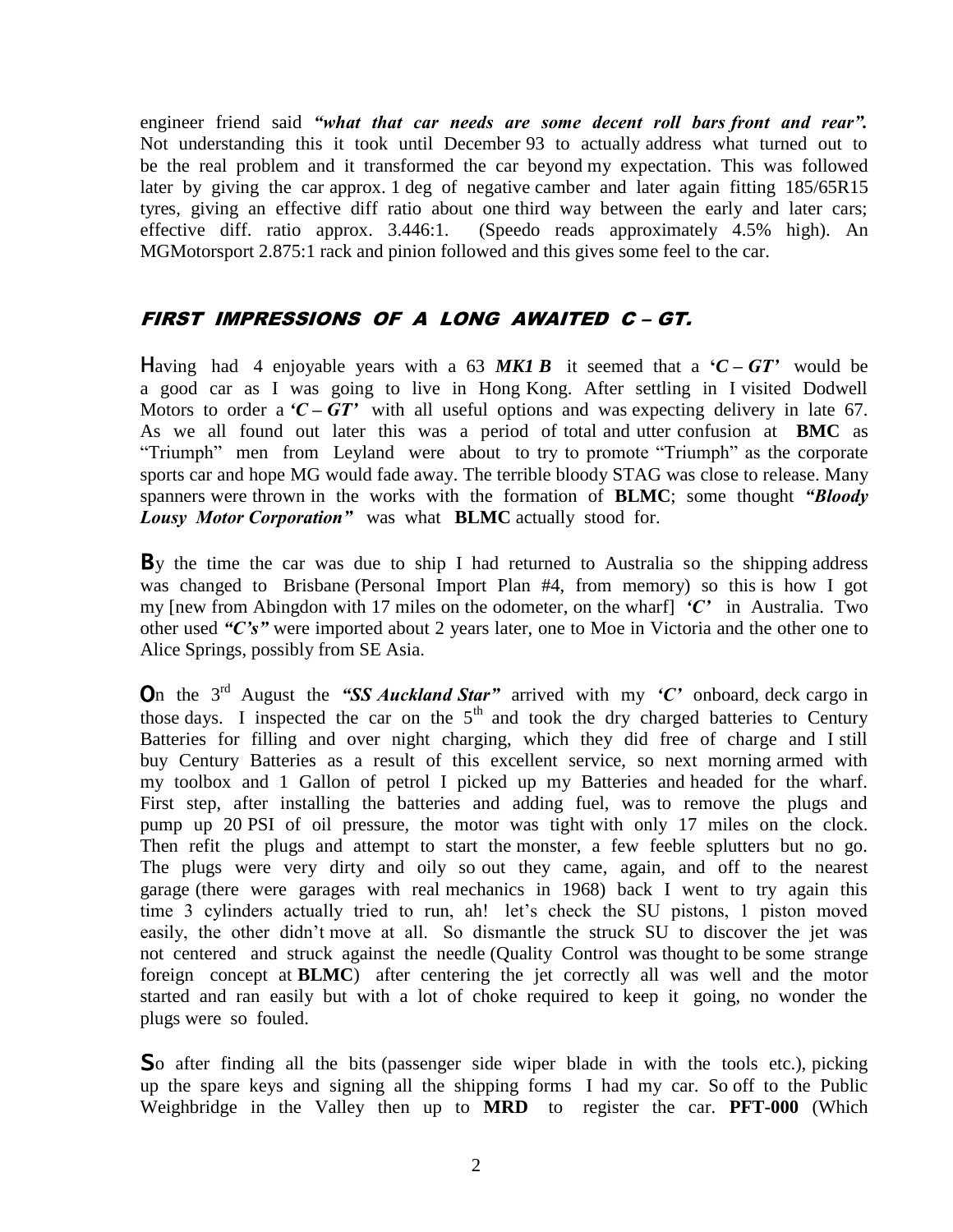became known, after running in, as the *"Pretty Fast Truck"*) was all ready to go, so off home to fit the plates and registration sticker and my car was ready for the road.

A condition for warranty cover required the car going to Leyland Australia at Wacol, for inspection and pre-delivery. I arranged to take the car to Wacol and drove up next day. Arriving at the gate a surly security guard told me *"only staff can drive on to this site"*  and wouldn't let me in, suggesting I just leave the car with them. I made an excuse about arranging a later time and drove away for a while, (about morning tea-time) then changed into a pair of white overalls drove back saw a different security guard, so thinking at "Security Guard level", drove slowly up to the gate waved and drove thru; then I had to find the workshop.

The mechanics were not aware that I was coming either and they were busy with a Mini Gearbox so we had a little problem to solve. I suggested that if they told me what had to be done I would be happy to do it myself. This turned out to be very simple as I had already checked the car carefully before taking it to Wacol and so far everything worked as expected. So we put it on the hoist to inspect underneath. All was OK except for a couple of exhaust brackets which were bent and were easily fixed. So the staff gave me all the solvents, rags etc. and I set to work removing the heavy and now very grimy shipping wax. Once that was done more paper to sign and all was mine, just run in for  $1,500$  miles and take the car to Howards Motors for the  $1<sup>st</sup>$  Service and any warranty work required. Two days later I lost the top layer of skin from my hands, strong solvents, and I never considered taking gloves.

I ran the car in over 2000 miles and found that the car understeers badly on slow tight corners but gets better at highway speeds and steered quite well on fast open roads. One day on my way home, down the back road from Mt Cootha (I worked at Channel 0), I forgot that I was driving the  $C<sup>2</sup>$  and turned into a tight right hand bend like I had for years in the 'B' and suddenly discovered chronic understeer, the only cure was to straighten up and brake hard luckily not hitting the bank, then proceed with much less haste.

All the myths about increasing power etc. do not work with the *'C'*, it just understeers even more and goes straight ahead. One early press comment said the *"The 'C' goes like a bullet and steers the same way."* This was an accurate description, with my car, after years in the *'B',* it was a real and dangerous trap changing into a *'C'.* 

A drive to Mt. Buller (Victorian snowfields) followed the running in period and showed what an enigma the *'C'* was compared with it's smaller brother. The car was very smooth and quiet (except for the extremely noisy fan), flexible in traffic and able to purr away in  $4<sup>th</sup>$  at 1000 RPM without fuss, but no low end torque or high end power. Able to cruise effortlessly at 4000 in O/D (108 MPH); good high speed stability and cornering but terrible understeer, at slower speeds, where any lock was required. Maximum speed of 120 in both  $4<sup>th</sup>$  and O/D, economy on trip of 22.5 MPG and around town 17.3 MPG. The first standing ¼ mile time [Lakeside] was 17.9 seconds not as good as my "B" [17.58 @ Lowood]; not good considering the extra 1100 CC's.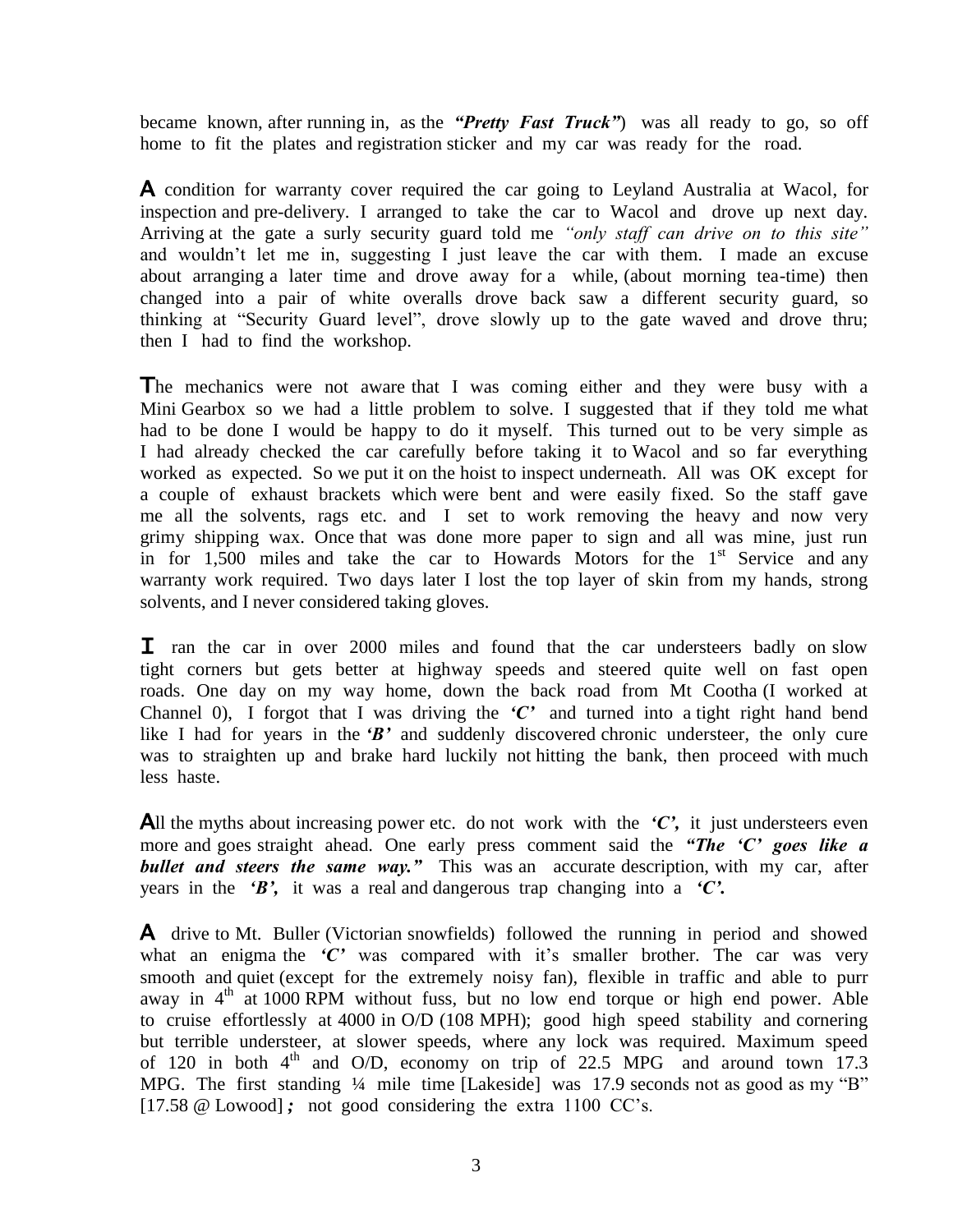With a car the same shape as a 'B-GT' this said that the motor was not as efficient as the *'B'* engine, the little extra power being used to overcome the greatly increased mass of the *'C'.* The other strange thing about the car was that when O/D was engaged the car leapt forward but when O/D was disengaged the car physically slowed down then slowly built up revs again. In one of my books on the "C" is a wonderful comment, "The engine must have been designed by an Ex-Naval Diesel Engineer who was transferred to a Tractor Factory, against his wishes

The maintain your interest here are some technical details of the **C** series engines compared with the **B** series as fitted to the *MGC* and *MGB.* Both engines used the same cam profiles and shared the same cam lift and rocker ratio, giving equal valve lift; there are small variations depending on which Workshop or Tuning manual you read. Nothing is all that accurate with **BLMC** publications. (*Bloody Lousy Motor Corporation?*). The combustion chambers were by Harry Weslake and very similar for all **BMC/BLMC**  engines of the era.

Cylinder capacity of the *'C'* is 485 CC's and the *'B'* 450 CC's, same stroke different bore. The *'C'* has valve head diameters about 15% bigger than the *'B'* but the cylinder capacity is only 8% bigger. The *'C'* is fed by two 1.75 inch SU's and the *'B'* by two 1.5 inch units.

**F**rom the above it would be reasonable to expect the **'C'** to perform similarly with the *'B'* and with the bigger valves to breathe better and be more effective than the *'B'.*  On a ratio of capacity between the engines the *'C'* should have produced 152 BHP and 178 Lbs/Ft not the claimed 145 & 174 figures the sales and factory data said.

In fact the  $\mathcal{C}'$  actually produced a lot less than 124 BHP (when installed in the car, with the normal exhaust system fitted) and at lower revs 5250 "V" 5400 and peak torque was 300 to 400 RPM higher (depends on which manual you read) all indicate that manifolding was hopeless and poorly designed, if it was actually designed at all, with the *'C'* and together with the massive truck flywheel and a fan that used 12 BHP at 5000 RPM [Data from Kenlowe fans in UK] made the *'C'* feel so different to the *'B'.* As will be described a correctly designed inlet and exhaust system along with a 25% reduction of flywheel mass plus replacing the fan with a thermo/clutch unit transformed the *'C'* into the big *'B'* that it could have been from the start. It sounds and feels totally different as well and it actually goes very well now.

The introduction described taking delivery of a new and largely unknown car and finding out how different it was to the **MK1'B** in characteristics, (not a pleasant experience) . Now I will outline work done on the *"huge lump of el-cheapo cast iron"*, which **BLMC** considered a new engine. [Circa 1930's based on a 1926 Chevrolet 6 say some historians?]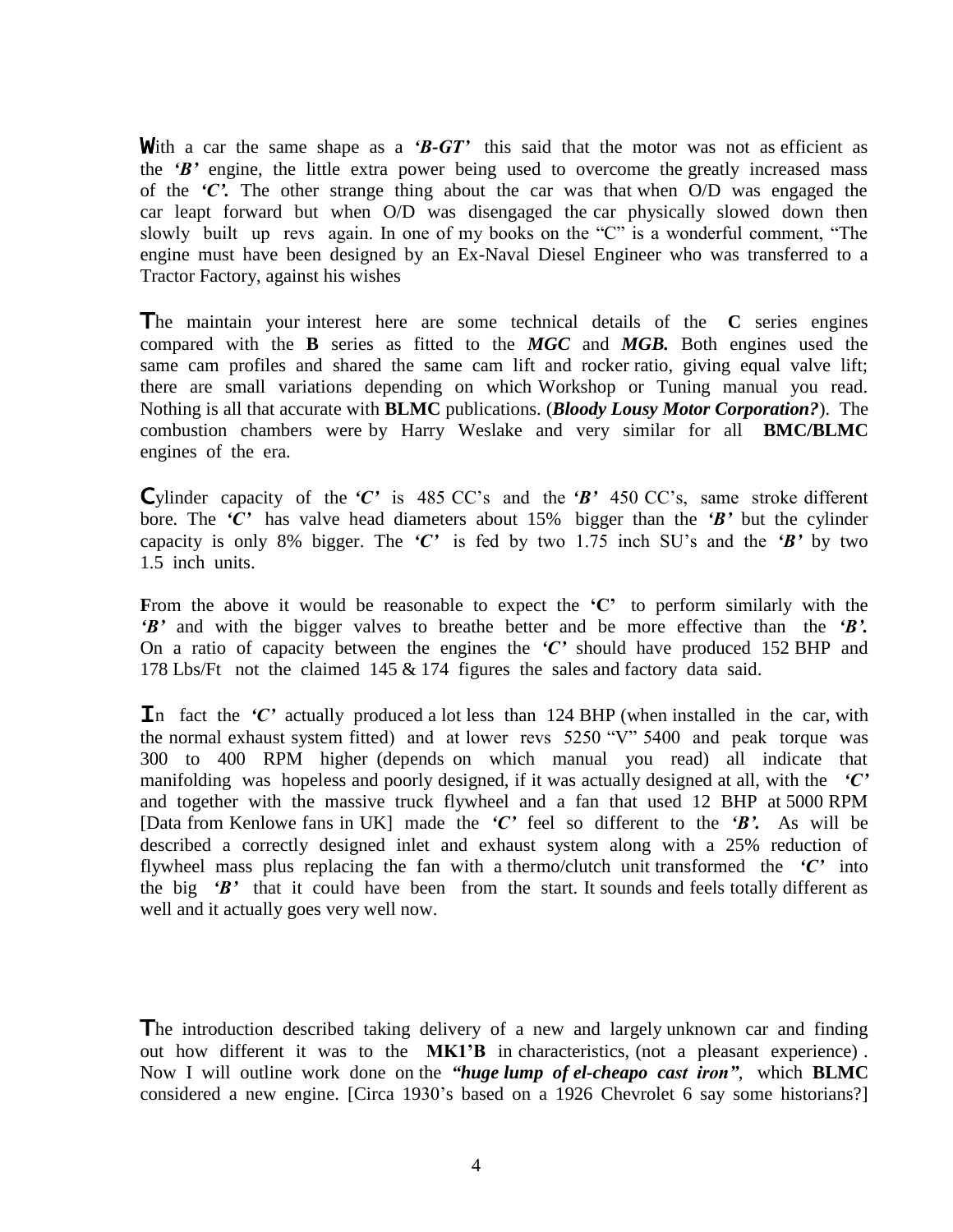Morris Engines Branch had a very bad habit and reputation of making very poor performance 6 cylinder engines, from the very early days of the company, except for those modified  $\&$  tuned by Abingdon and Downton Engineering.

On one of our interstate trips (**MG Qld. Club** members) we went to Silverdale Hillclimb, as spectators, while there I asked **Paul England (a well known dynamic balancing engineer from Victoria**) to take the 'C' for a drive and see what was wrong with it. **Paul** came back and said the engine won't rev because the flywheel is excessively heavy. This explained the strange overdrive action.

On return to Brisbane a decision was made to remove the engine (16,000 miles) pull it down and have a critical look within. We were still waiting for the workshop manual.

The first thing we noticed was how clean pistons  $1 \& 6$  looked compared to the others; it seemed little mixture got to  $1 \& 6$ . from later experience they certainly did not do 33.3% of the work. The flywheel was indeed very heavy, OK for a heavy slow revving Light Truck. With the redesign of the old 4 bearing **C** series engine it seems Morris Engines lost the plot. Stuck in the 1920's/1940's mind set, after all it was "Good Enough for Grand-Pa". The earlier "C" Series engine head was about  $\frac{3}{4}$ " taller and had much better inlet port design so may have produced the claimed 145 BHP in the Healey 3000.

The reason for making the new engine was to power the coming **AUSTIN 3 LITRE,** an ugly, giant version of the **AUSTIN 1800** with a north-south engine driving the rear wheels. This required a smooth engine for the new saloon car. Abingdon got stuck with this exceedingly dud and totally under developed archaic and poorly tested engine.

NOTE: The **MGB** & **MGC** share cam timing, cam lift, rocker ratio and therefore valve lift. The  $'C'$  has 9:1 C.R., the  $'B'$  8.8:1, which would indicate both engines should feel similar but not so; the *'C'* feels and sounds entirely different from the *'B'***.** 

It was considered that about 25% of the flywheel mass could be safely removed (cast iron, not steel). The engine balance was poor, [Normal for BMC engines of the time]. This might be the reason for the truck flywheel. The press people commented on how smooth the new **C** series engine was compared to the 5 bearing **B** series engine and the superceded **C** series engine as fitted to the **Healey 3000 well known for being rough and crude.**

So 25% of the flywheel mass was removed and the motor fully balanced. We discovered that the piston crowns were .020 inch below the block face and as the head was being worked on by me we thought it worth while to lower the block face .018 inch to try and improve combustion. The *"warranty supplied",* correct valve guides were fitted and the motor reassembled. I cleaned up the head to be similar to the head on my 'B'.

NOTE: The originally fitted valve guides had the groove to retain the seals in the wrong place so that the seals came off and indeed acted like oil pumps for the inlet valves. No wonder the press cars all had plug fouling. These seals still come off. Later I will detail a good fix that cures this oily plug problem.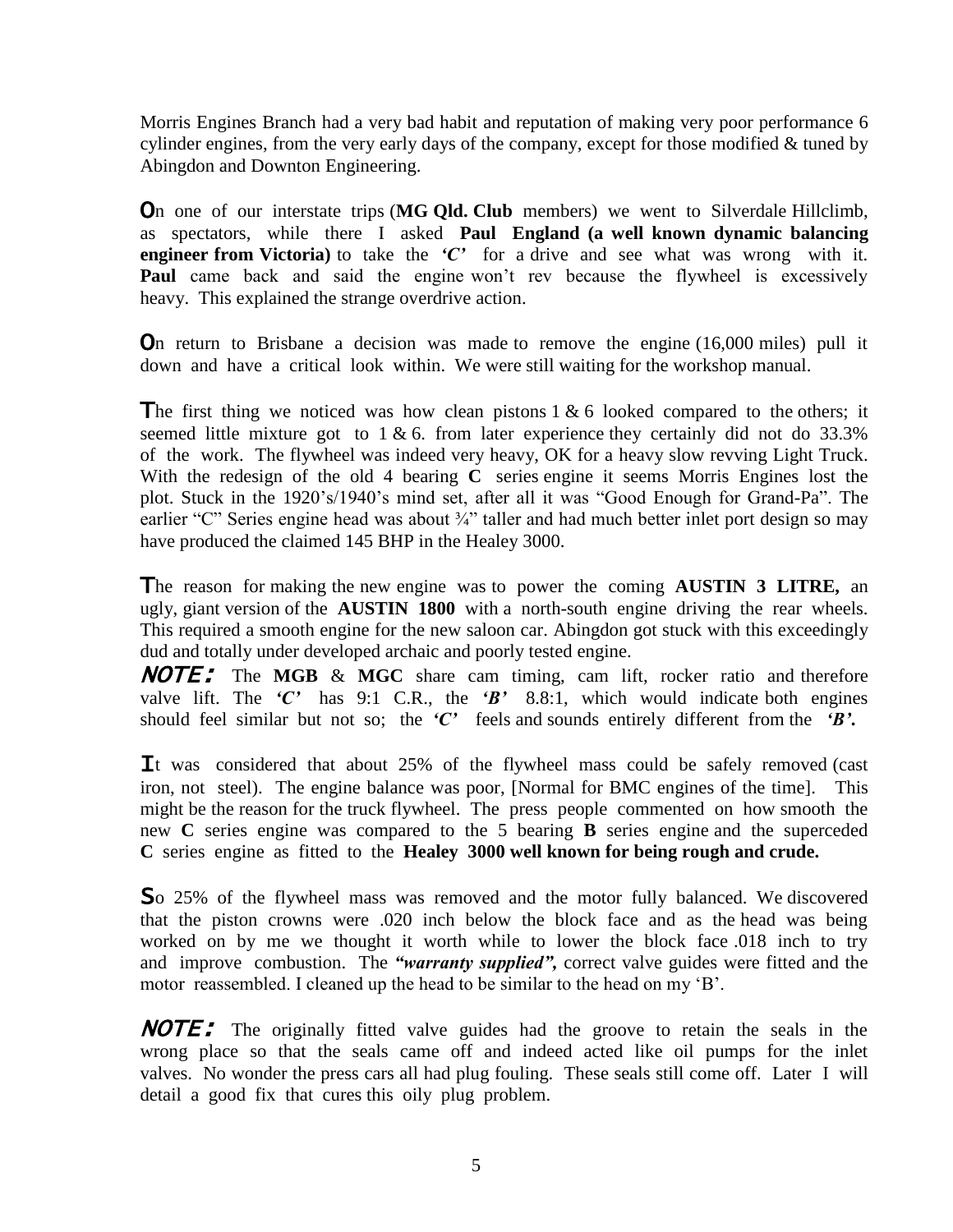A noticeable improvement in driveability resulted, the engine pulled better and changed revs more like a **'B';** and the overdrive now operated as it should have from the start. Economy improved and the flexibility remained unchanged, all up a big improvement but well below what one expects from a 3 Litre car. Now you can buy an Aliminum flywheel for a "C" from tuning specialists in the UK. "C's" in the UK now put out up to 238 BHP.

About this time I read an article about *Downton Engineering Works* who had a long history of working with **BMC** and particularly **MG;** in fact all the heads from Special Tuning were done by *Downton .* This company were also involved with the development of the **MGC** competition engines as fitted to the *Le Mans and Sebring* cars **(MGC-GTS). I don't know but possibly Downton developed their mods. for the proposed Healey 3,000 MK 4, as they had all the performance data long before the car was ready for production and had developed the exhaust system and inlet manifolds. The Healey would have needed something to separate it from the "C" apart from a Grill change. It all became history when Donald Healey refused to sign off on the new Healey, but the tuning kits were sold directly by Downton and towards the end of production were fitted to a few cars from University Motors.**

**D**ownton had developed two tuning kits for the production 'C' long before University Motors came into the picture. Kit 43 which retained the existing inlet manifold (reworked) an exchange head and completely new extractor dual exhaust system  $& Kit 45$  the same except that the *"Metters Gas Stove"* type inlet manifold is scrapped and replaced with 3 fabricated tabular steel manifolds plus the very necessary  $3<sup>rd</sup>$  SU; the additional front SU having a short neck to clear the bonnet. This I decided was the only way to go, as the *Downton* head produced 174.6 nett BHP @ 5500 RPM. at the flywheel, (The dual exhaust system contributes at least 20 BHP as part of Kit 45. in a letter from Downton).

Being my only car, it was impossible to send the head to the UK on exchange, I asked *Downton* if they would supply Kit 45 without the head. Understandably they were not all that interested; but also appreciated my difficulty and agreed to ship, but not guarantee the results. The eagerly awaited kit duly arrived and instant activity followed, during the next weekend. The difference was quite surprising (even with my enthusiastic but amateur headwork) now the engine started instantly and pulled when cold and had a lot more low end torque, it revved easily and developed high end power running to 6000 without fuss. *Downton* advised that they regularly ran these engines to 6000 RPM. To add confusion the Workshop manual lists valve crash as 5500 RPM, maybe this is why they quote max, power at 5250. **NOTE:** Apparently early factory engines were fitted with weak valve springs. **NOTHING WOULD SURPRISE ANYBODY ABOUT BLMC IN 67/68.** This information was supplied by Downton.

**I** was so surprised with this change, all the well noted problems had disappeared, so I asked *Downton* if they could supply a head. They agreed to get an **Austin** head and remachine it. (MG & AUSTIN heads are identical except for the colour, Greenish for the "C" and black for the AUSTIN).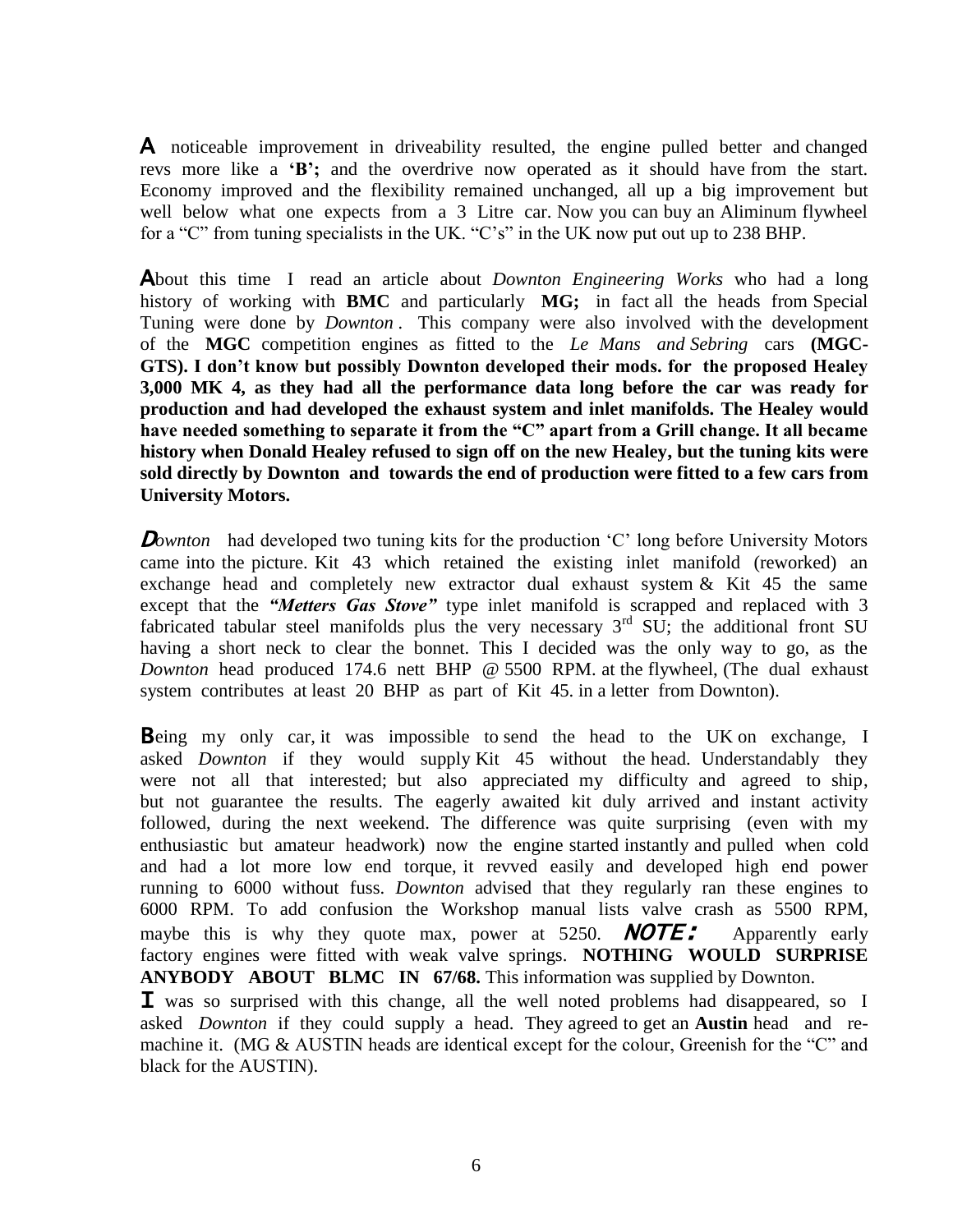At the next sprint meeting at Lakeside the "C" did a 16.5 seconds standing  $\frac{1}{4}$  mile, on well worn Olympic GT tyres which were awful, lots of wheelspin, C.F. 17.9 previously. (I never got the opportunity to time the car with the Downton head fitted, it would have been quicker).

This head was fitted as soon as it arrived and I immediately noticed a big lift in low end torque, particularly over the rev range where this engine runs as a day to day car, my head was similar in the higher ranges but sadly lacking down low by comparison. The most noticeable difference was fuel economy 28 MPG on a fast trip 25 MPG overall town and country use; a lot better than the original 22.5 and 17.3 figures with the original car. On our Wednesday runs we often average up to 30 MPG, With SHELL "V' Power and Michelin 185/65R15 ENERGY XM1+ tyres on 5.5 inch Minator alloy wheels.

The propellor, sorry fan, was the next item for attention. All the press had commented on the very noisy fan, and they were dead right. A change back from  $4<sup>th</sup>$  to  $2<sup>nd</sup>$  in traffic produced a roaring noise that drowned out all other engine noise, again an article in a UK magazine suggested a Kenlowethermostatic fan could reduce the noise and let the wasted power drive the wheels. Kenlowe advised that the fan used 12 BHP @ 5000 RPM, it certainly seemed to be correct with the very short fan belt and alternator bearing life I was experiencing. A lot of engine power went for no useful purpose. I fitted a Kenlowe designed for the **'C'** in the UK, great no noise, good until a heavy traffic, heat soak situation then the fan could not cope with the Aussie summer, the other problem is the tiny little alternator of 34 amps capacity (less 10% in our climate) but only with the car running at 3000 RPM (which is 81 MPH in O/D), the alternator had the wrong size pulley, surprise, surprise, so at legal speeds an electric fan would only work with an appropriate size and speed alternator; scrap the electric fan and ponder for a few more years.

The solution for the power wasting fan is simple, fit a thermoclutch unit as used by **BMW's** for years. This requires very little machining and fits perfectly in the normal fan shroud and unless pointed out most observers don't even notice the change. The advantages are many, dead quiet, plenty of air in traffic and low speed use, stable idle and no power wasted at cruising speeds. (This change will be detailed later).

Since this information has been dispersed far and wide Ian Hobbs from the Adelaide "C" Register has checked around for a cheaper clutch fan and discovered that the hub from a "VL" Commodore with a Nissan fan fits very well with minimum modification to the "C" water pump hub. Ian got the parts from the wreckers for about \$50. .

Data from *Downton* said that the factory figures for the **'C'** engine gave 123.7 BHP at the flywheel with all engine ancillaries fitted but with a much less restricted workshop exhaust system. *Downton* 's own figures were obtained with all ancillaries fitted, and their exhaust system. Motoring writers who tested a **'C'** with *Kit 43* fitted pondered how a **'C'** with 149 nett BHP @ 5500 RPM could accelerate and pull so well when the factory car supposedly produced 145 nett BHP @ 5250 RPM. Their conclusion was that the Factory figures were probably optimistic, [actually extremely optimistic], which explains the 17.9 second ¼ mile.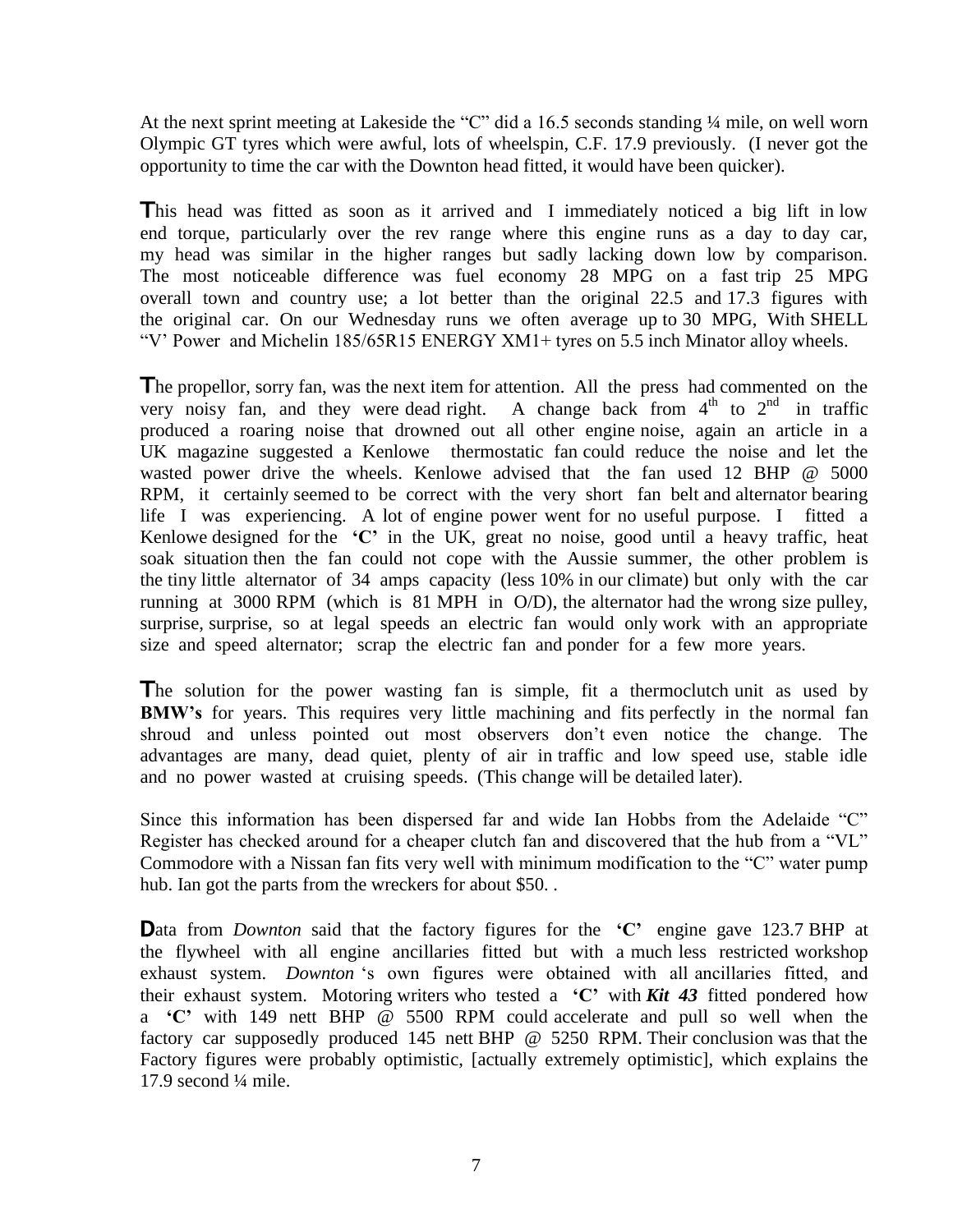We now realize why the **'C'** was such a *LEMON,* it managed less than 124 BHP in reality, no wonder the *"press"* could not explain why the *Big Healey* felt so much stronger; all sorts of ridiculous reasons were offered including additional friction of 7 bearings  $V'$  4 and excessive windage from the new crank. No doubt the new engine had greater losses than the early unit but not 20 BHP, I believe the *Morris Engines*  people just completely stuffed up the manifolding, probably never understood it anyway, still living in the 30's. Several books have mentioned that most of the problems with the "C" are manifolding and the flywheel mass. The standard 'C' inlet manifold has 2 capillary drain tubes fitted. Just in front of each SU with a dimple in the manifold to collect the pooled fuel. **Bloody great design that is, I have never seen drain tubes on an inlet manifold, before or since.**

*Kit 43* gave a torque figure of 170.5 Lbs Ft @ 3000, less than the factory sales figures but more than the actual torque of the production car. A comparasion of data from the **'B' & 'C'** is interesting, the **MK 1 B** has a **BMEP** *(Brake Mean Effective Pressure)* of 152 @ 3,100 RPM. The *Kit 43* **C** has 145 @ 3000; one can only guess what the standard car figure was, probably much less than 140 @ 3400/3500 RPM. No wonder the **'B'** is such a good car. A **MK 1 B** gave 52.84 BHP/Litre (from **MGB** special tuning manual); the standard **C** 42.5 BHP/Litre; *Kit 43* gave 51 BHP/Litre and *Kit 45* gave 60 BHP/Litre and a **BMEP** of 161 @ 3000 RPM, Power as said of 174.6 BHP @ 5500 RPM and torque of 190 Lbs Ft @ 3000 RPM. *Kit 45* gives an increase of 41% over the standard car; this really improves the response, economy and efficiency of the engine.

The **MGC – GTS** alloy headed engines with 3 dual throat Webbers, big valves and cam produced 200/210 BHP @ 6000 RPM so the engine was certainly capable of very impressive performance with long life and reliability in long distance races. MG Motorsport (Doug Smith) can now supply "C" engines with triple Webers with up to 238 BHP.

**D**ownton provided either 9.5:1 or 9.3:1 C.R. heads, I ordered mine at the lower ratio and with my block work ended up with 9.46:1. Pump fuel of course could not cope with this compression, (it was not even OK at 8.8:1 **MGB** C.R.). BP Nundah had a BP100 pump so all was well for many years; when this closed down the car ran on 100/130 avgas (equivalent to 104 RON when used in a car) which was much better, except that the car was restricted to a maximum of 150 miles from home (300 miles per tank) plus the problems of 44 Gallon drums. Knowing that fuel quality would only get worse (98 then 97 then 96 RON) I reduced the C.R. to 8.6:1 to run on current pump fuel. Shell "V" Power is rated at 98 RON and is ideal with 8.6 or 8.8 CR. No pre-ignition at all with correctly set timing, at high temperatures. [If I had of known about retiming the distributor for modern fuels, as we have it today, I could have left the compression unchanged.]

In 1986, it was time for a full pull-down and look see. Maximum bore wear  $\frac{3}{4}$  inch down the bores was less than .001 inch not bad for 53,500 miles fairly hard use; the bearings were fine and the little end bushes well within factory spec., so this is a real long life engine (now 122,932 miles on 9 Feb. 2011) The pistons were not well due to carbon build up behind the rings, which had caused the ring lands to wear, caused by the bad design of valve guide seals and the earlier problem of incorrectly machined valve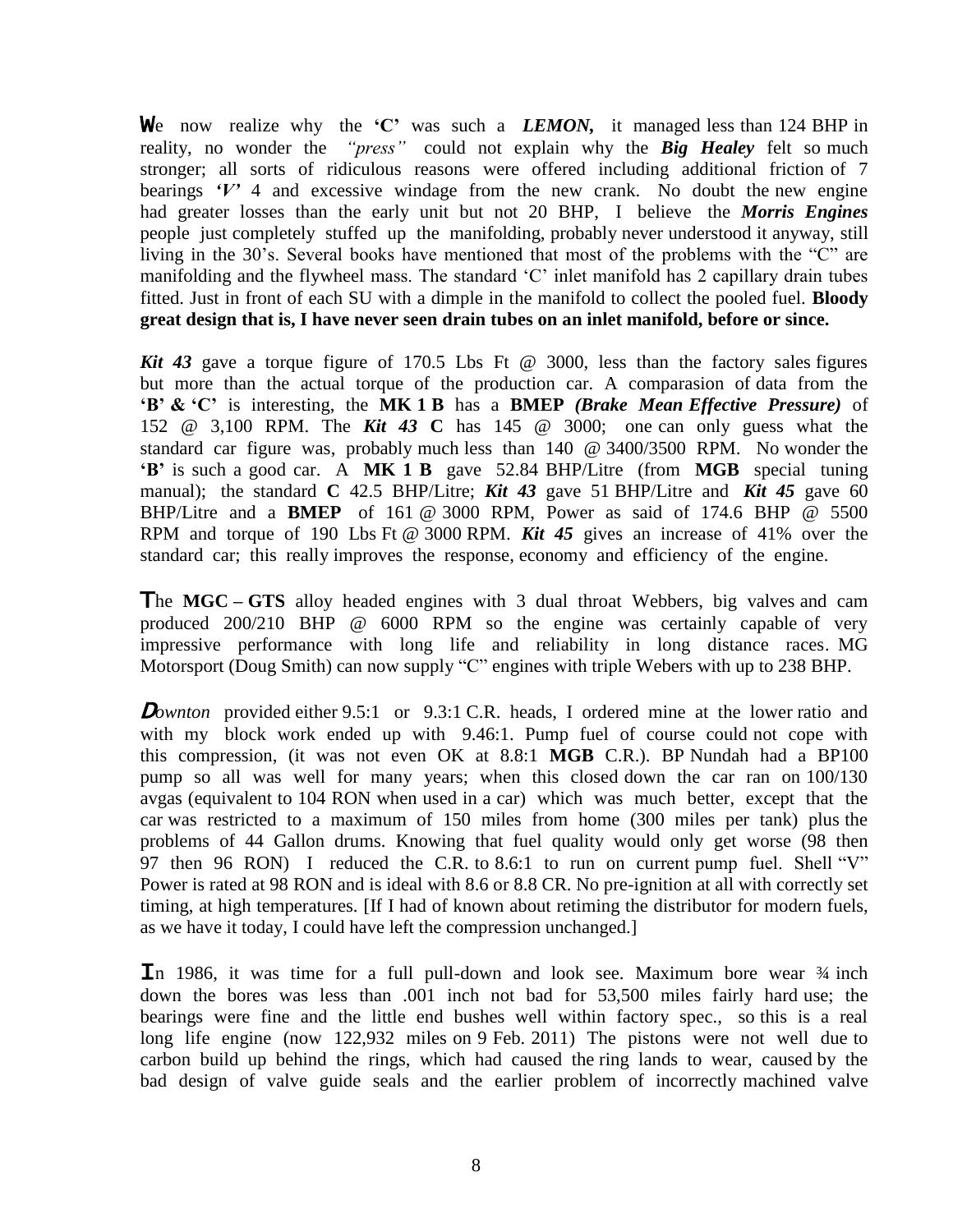guides (it was really hard to retain one's sanity with a **BLMC** 67/68 car, no wonder they don't make cars now).

NOTE: The **'C'** engine has dry fit cylinder liners despite what the *"experts"* (drips under pressure) say, this explains the very low bore wear. Knowing how marginal a **'B'**  was (8.8:1) on pump fuel, we decided to reduce the C.R. to 8.6:1 this was achieved by machining the new standard piston tops down .060 inch over a diameter equal to the active combustion area, then balancing prior to re-assembly. The bores were very lightly flex-honed with a 280 grit hone, to allow good bedding in for the new rings; oil consumption is about 1.5 Litres/2000 miles at present. What I would have liked to do with the pistons was to dish the tops the same as standard **MGB** pistons, I believe this design may give the **'B'** its good low speed torque.[Motor Cycles with concave pistons had better torque at low revs than those with flat top pistons].

**I** was surprised how much happier the car was in normal traffic use and day to day driving, and while acceleration was down slightly the car was now used everywhere not restricted to out of town use. The lesson here is that most cars spend 75% or more of their use mixed in with general traffic and it is here where opinion is formed about what a car is like to live with 'day to day' and do we keep it or sell it. As the **'C'** arrived we all knew that it should be much better and probably could be made into a good **GT & Sports Car**, but many times I wondered if the pain would be rewarded with effort, time and money; today I am pleased that I did not sell it and now it's a retirement hobby, Fully insulated and air conditioned with tinted screen and windows, a great GT car.

I now run the car on "V Power" as the head has hardened exhaust valve seats. Valve clearances have only changed .001 to .002 of an inch over last 40,000 odd miles when the major pull-down took place. When I removed the head, in 2007, the exhaust seats were done to run ULP and the distributor was retimed to correct the timing and be correct for modern fuels, what a difference to the low and mid-range torque with the distributor correctly timed. All 60's cars need their distributors retimed for current fuels, greater mid range torque and better economy.

A question for our technical readers. Why didn't you change the cam? *Answer :* The cam is the same as the standard **'B'**, which as outlined in the last paragraph is very suitable for everyday use, of greater importance is the gearing of the **'C'** which runs at 2350 RPM in  $O/D$  4<sup>th</sup>  $\omega$  100 KPH. The car would fly with a wild cam but it would always run below the cam, idle like a tractor and be an absolute pain in traffic and day to day use, exactly the opposite to what we have achieved.

Now we look at why the **'C'** handled so differently to the **'B'.** When the car was released to the *"press"* lots of clever comments appeared in the UK magazines, one of the most remembered being *"The problem with the C' is to get it to go around anything".* The press cars were supplied with low and equal tyre pressures for the roadster 24PSI, this certainly exaggerated the handling problems. The **'C'** needs 3 or 4 PSI increase in the front tyres; preferably 36 PSI front 32 in the rear for the **GT**. With our car on 185/65 XM1+'s Michelins and our suspension settings 36 front and 32 rear gives slight oversteer 36/33 slight understeer and 36/32.5 neutral. [Still the same with the Hoyle IRS fitted] I think we might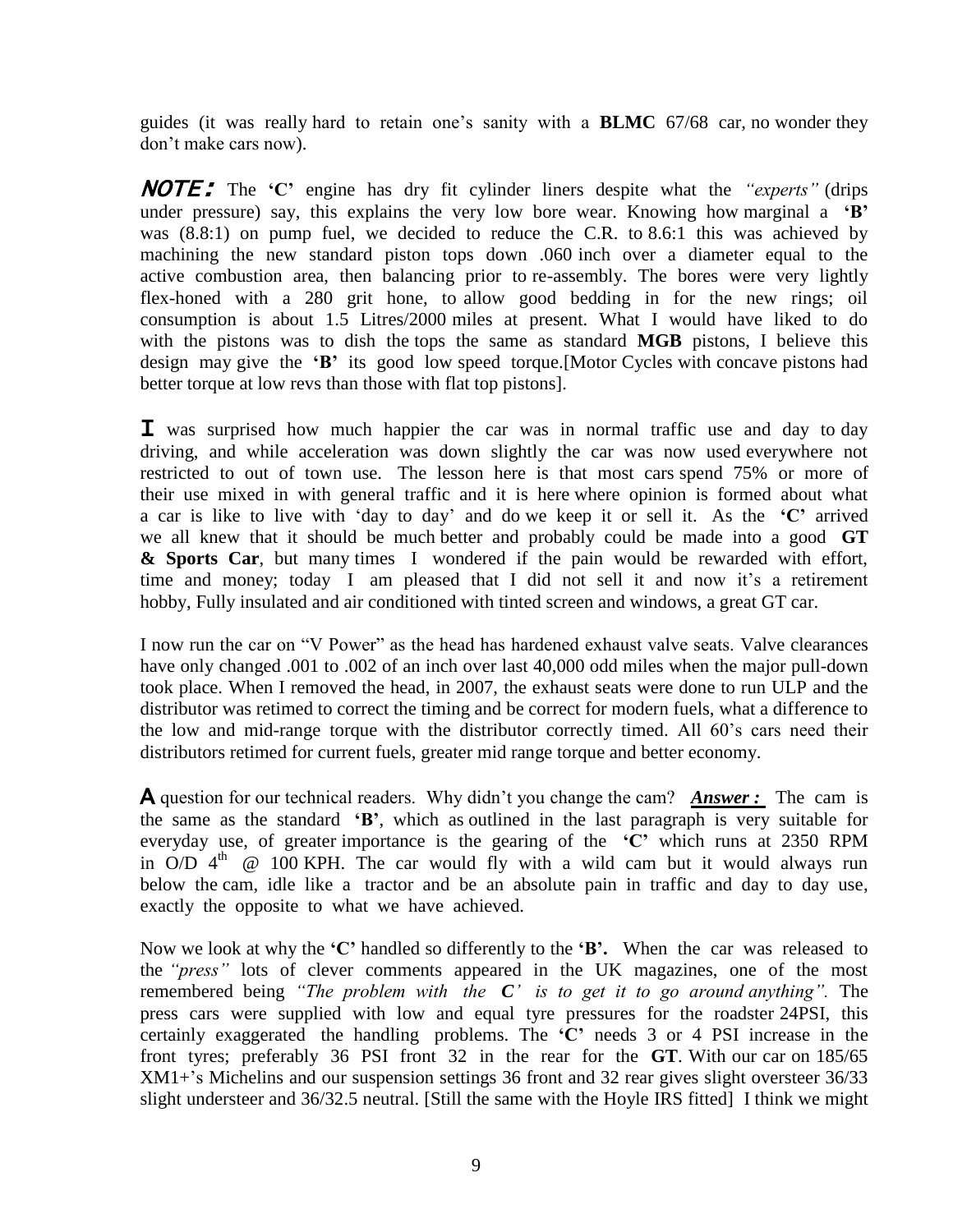be getting somewhere with the handling and driveability. What a pity the factory were not allowed to develop the car properly before it was put on sale, or even prepare it properly for the Road Tests. They really were absolutely hopeless in 1967/68. Even in 1969 when they revised the car they gave the press the original cars, surprise, surprise, the press found no difference. Maybe a "Triumph" management plot.

Like the engine the handling was also an *'enigma'* excellent ride, very stable and comfortable with good roadholding; but a strange combination of heavy understeer at low speeds with acceptable handling at high speeds, this is for the **GT** with much better weight distribution than the roadster.

To compensate for an extra 220 Kilo's (roadster 'V' roadster) tyres were uprated to 165/80 series with 15 inch wheels & 5 inch rims. The **'B'** equivalent was 155/80 tyres on 14 inch wheels and 4.5 inch rims. Both cars were under tyred even in the late 60's. 10 mm extra tyre width to carry a heavy and nose heavy car just defies logical thought. The **'C'** should have had at least 185 tyres on 5.5 inch rims, preferably 195 mm tyres on 6 inch rims. To put this in perspective a **1990 BMW 318Is** *(same weight, 1165Kg, as my C-GT)* came with 195/65 HR14 tyres on 5.5 inch rims and it handled extremely well; this car came with gas shocks and roll bars front and rear and was a superb drivers car straight out of the dealership. This was the only car that I never needed to modify as it was correct from the start. An absolute pleasure to drive anywhere, anytime, pure good fun.

**W**eight distribution for the **'B'** or **'C'** models in % follows**:-**

| $B'$ roadster, front 52.5 rear 47.5;          |  |  |
|-----------------------------------------------|--|--|
| <b>BGT &amp; V8',</b> front 50 rear 50;       |  |  |
| $^{\circ}$ C' roadster, front 55.7 rear 44.3; |  |  |
| ${^4}C - GT$ , front 54.1 rear 45.9.          |  |  |

So the **'C – GT'** is a little better than the roadster but a long way behind the **'BGT'**  which is evenly balanced with both engines. I was recently reading a Road and Track article on three German sports sedans and two of them had similar front to rear weight ratios to the "C GT" and all handled extremely well; so weight distribution is not the problem it was stated to be in the late 60,s, but Roll Bars were not well understood then and low aspect tyres were still in the future. [GM wanted to charge USD100 per car to fit roll bars, they held the patent this stopped other manufacturers from using them as a matter of course, until GM relented].

The *"press"* decided in their infinite wisdom that the real problem was the weight of the **'C'** engine **'V'**s the **'B'** and that the only solution was to move the engine back into the heater area and rework the bulkhead. Abingdon realized this only too well when they found out that the new engine was a lot heavier than planned [at least 70lbs]. So the weight distribution and handling was compromised and this coupled with a 1930's engine design really stopped the **'C'** being the successful big brother to the still very popular **B & BGT.** The **Rover** engine should have gone into the "C" as the chassis, suspension & brakes are much better than the "B"for a high speed touring car.

I re-read, recently, the weight distribution of the MK-2 3.8 Litre Jaguar which people still regard as one of the best sporting sedans of the 60's, Front 58% Rear 42%. The motoring press were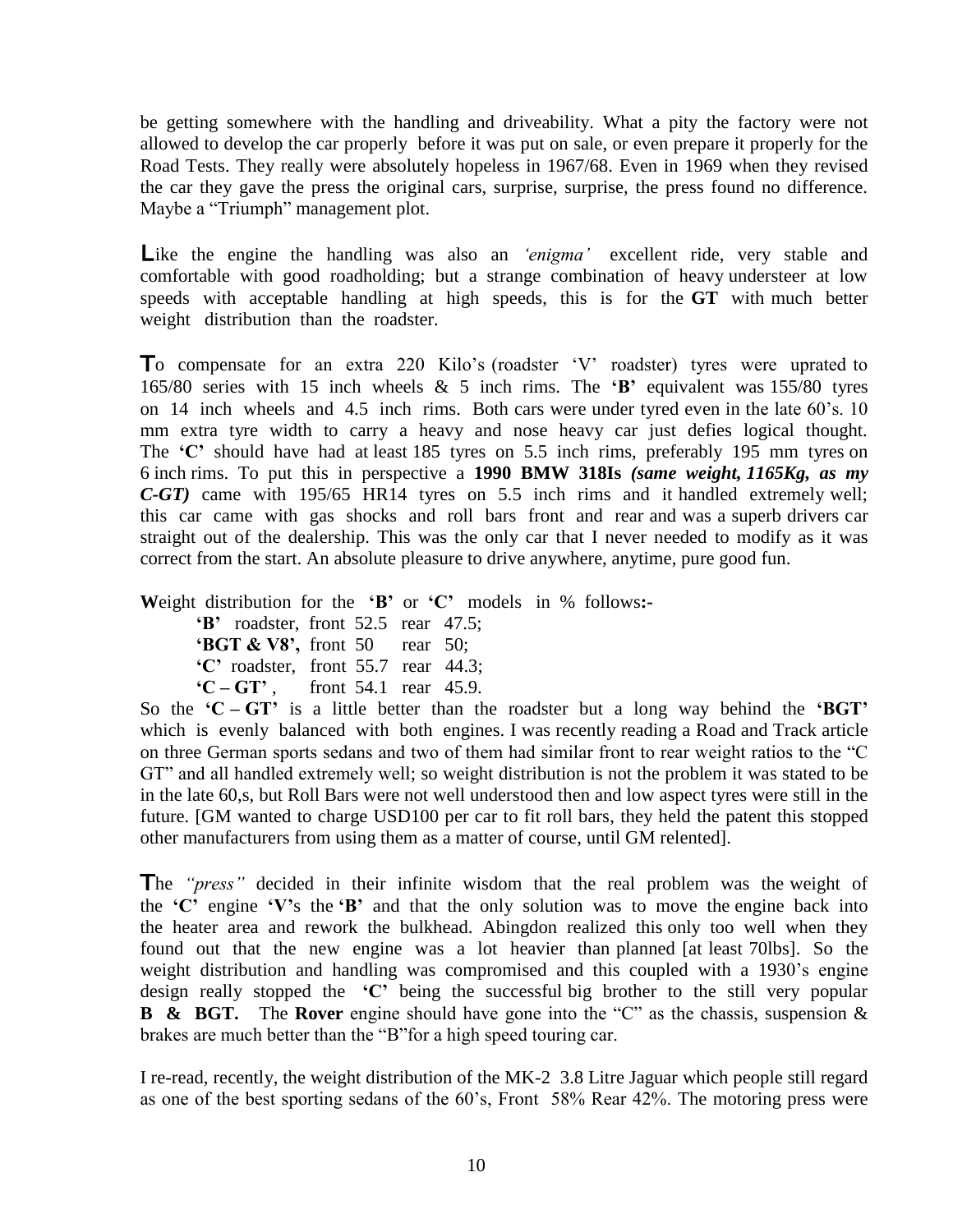not then concerned about weight distribution, or were more used to heavy engines and were not comparing 4's with 6's in the same basic package. The Porsche 911 has a front to rear weight distribution about the opposite of the Jaguars and they seem to satisfy the critics.

Road & Track (USA) printed a superb definition of handling: - *'When you are enjoying yourself and your passenger is nervous; that is oversteer. When you are nervous and your passenger is relaxed; that is understeer', VERY WELL DESCRIBED.* 

Now back to the story, the solution was relatively simple once we knew what to do, 30 years ago this knowledge belonged to serious motorsport not to our young **MG** car club members. Back in the 60's we used to go to Club sprint meetings at *Lowood* and later Lakeside for Standing <sup>1</sup>/4 mile; Standing lap and Flying lap events. These were good fun days with lots of enthusiasm but not much skill, we learned more what 'not to do' rather than 'what to do' with our driving techniques. Kerry Horgan once said to me at Lowood, "That's 4 out of 4 wrong, let's not make it 5 out of 5".

The 'B' was a lot of fun particularly at *Lowood*, if you went off you disappeared into tall grass with no cement blocks or armco to damage your car; just roars of laughter from the mob. When I took the **'C'** to *Lowood,* what a surprise, it certainly was no **MGB** just a strange handling machine unlike any **MG** that I had previously driven. Very pronounced understeer, lots of body roll, lifting rear inside wheels etc.. In 78 miles the right front tyre lost  $\frac{1}{2}$  the tread depth over the outside  $\frac{1}{2}$  of the tyre; so it was obvious that we had a big handling problem but what to do about it was beyond us at this time.

After the straight was an acute left hand turn followed by a big flat paved area, (Lowood was an old WW2 airstrip) we tried to apply power thru this area while turning with the front ploughing, while at the rear the inside wheel lifted after finding the travel limit of the rebound strap and then hit the bump stop on the other side with a wild rear slide that did not respond to correction but produced an equally wild slide in the opposite direction, meanwhile the front just ploughed on (I was glad that I was inside and not outside looking on, it would have been terrifying.) some of our instructors tried to sort it out but to no avail.

The only way to correct this situation was to straighten up and brake, then try again. We now know what the problem was; the rear rolled until the axle reached the rebound strap on one side, then bottomed the bump stop on the other side and so the wild slides, back and forth etc.. Tim Harlock [designer and builder of the Centaur Sports Car] explained why, many, many, years later. People still do not understand the operation of roll bars, Tim does.

I reluctantly accepted the journalists explanation and just learned to live with the *Pretty Fast Truck.* At *Lakeside* a good **'MK I B'** could lap in about 1 min 18 sec; the best I could manage in the **'C'** was 1 min 26 sec; some 3 Litre sports car. The *Carousel*  was an experience to avoid and I had to back off for the *Dog Leg.* Now the car manages (an old very hard 175/80 Michelin ZX's which are 2% bigger in diameter and raise the gearing to 27.49 MPH/1000 ) 1 min 22 secs, 4 seconds better than when I was much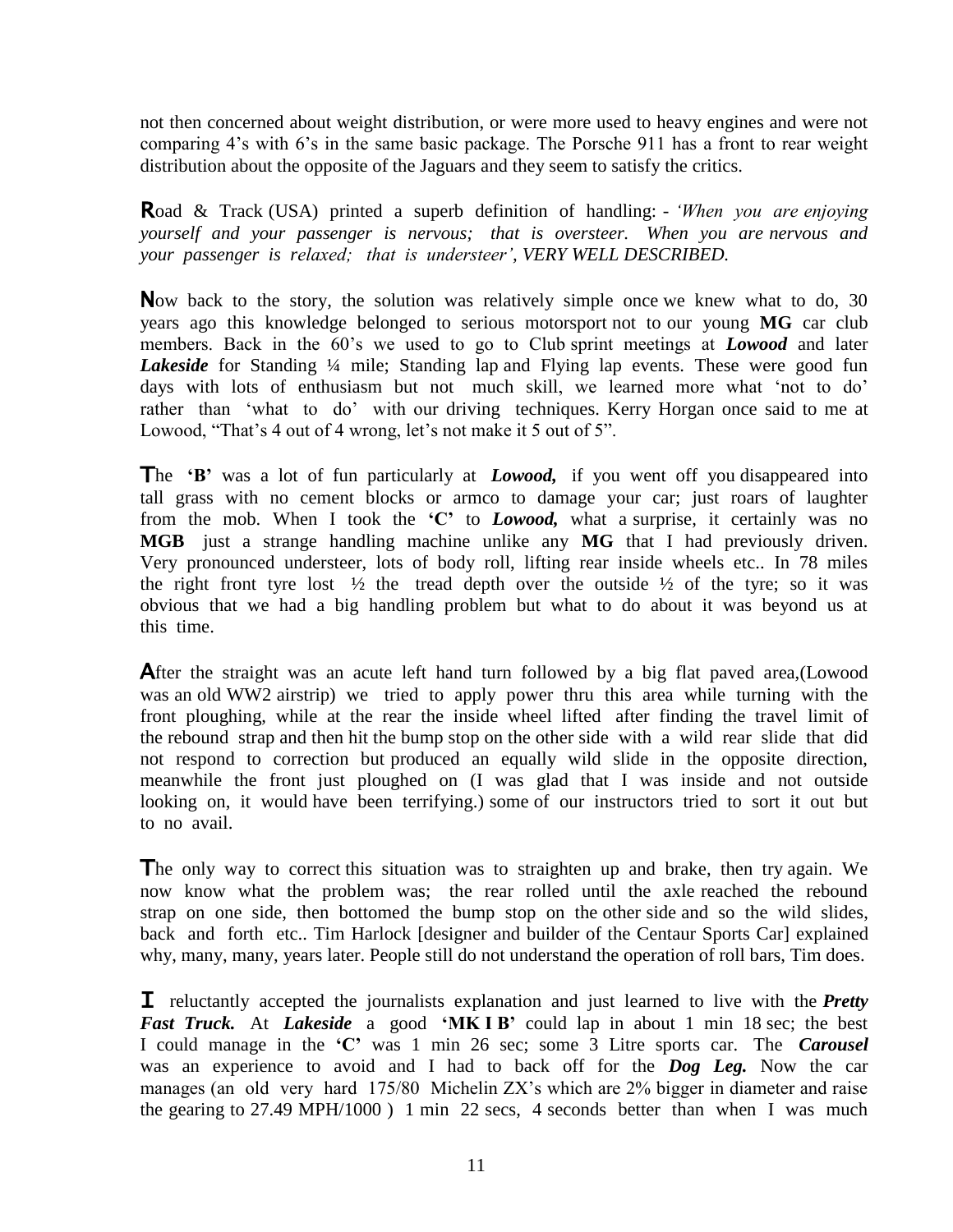more enthusiastic i.e. younger; a more competent driver turned in 1 min 17.6 secs on the same tyres. John Fraser suggested that with a set of new tyres it would probably lap up to 3 seconds quicker; with Lakeside a distant memory I can only guess at how it would perform now.

Many years passed and my mechanical engineer friend said *"what that car needs is some roll stiffness, not by heavy springs but by correct roll bars front the rear".* About this time I had read all about the Light Alloy bodied competition **'C'**s with 7 inch rims flared guards etc., all the drivers commented how neutral the handling was and how good they were to drive; tucked away in the article was a mention of a **Mini Cooper** rear roll bar plus telescopic shocks all round, so my interest was awakened. In practice the rear roll bar was not fitted to the factory GTS cars. There is some dispute on this some say they were fitted and others say they were not it depends on who is telling the story.

Various people in the UK commented that the **'C'** was much better on the heavier *"police"* springs plus Koni shocks all round; the police vehicles had heavier springs to compensate for the [then] heavy radio equipment carried in the rear of the car. I discussed this with my friendly engineer and he commented; *"Heavy springs increase roll stiffness at the expense of ride and roadholding. On our roads, the standard springs are OK but roll stiffness needs attention., Most people, including some [in the UK], do not understand this. They should study the 1930's BMW 328 roadster chassis and suspension.*

By this time I had fitted a full set of Koni shocks and found a great improvement with the car, particularly the rear (I will cover this in article 4 as it applies equally to all **'B'**s). I enquired about roll bars locally; one *"expert"* said rear bars don't work with the **'C'**, what worked was a 1 inch front bar but it tore out the mountings so required special heavy mountings. I thanked him for his advise and decided to look elsewhere. I have recently modified my front Roll Bar chassis mountings by adding .080" mild steel plates; pop riveted to the chassis and tapping out the existing 5/16 nuts to 3/8 UNF to distribute the load properly to the chassis rails. The chassis mountings were flexing and after 10 years with the 7/8" roll bar had developed cracks between the mounting nuts in the chassis.

I should mention what made fixing the **'C'**s handing so necessary. In mid 1990 I bought a **318Is BMW** which came with German **M-Technik** suspension, and it handled better than any car I had ever driven. To a driver brought up on **MG'**s this was a *"Whole New World"* and really said that something had to be done to my **'C'.** Both cars weighted 1165 Kilograms; why was one superb and the other absolutely *'bloody terrible and frightening on occasion'.*

In *'Classic & Thoroughbred Cars'* I noticed a **'C'** handling kit from *Ron Hopkinson*  **MG** *Spares* in the UK. Faxes confirmed that they had a 7/8 inch front roll bar plus a full set of Bilstein Rally shocks and this gave a great improvement in handling. I faxed back to ask if they had a rear roll bar for the **'C'.** The reply was that they did not, but that they had a 5/8 inch rear bar for the **'B-GTV8'.** I could not see why a rear bar would work well on a **'BV8'** but not on the **'C-GT' as from the centre point they are exactly the same**, so I ordered both roll bars, *'suck it and see'*. Back came the reply that they would supply the rear bar but did not recommend fitting it to the **'C'.**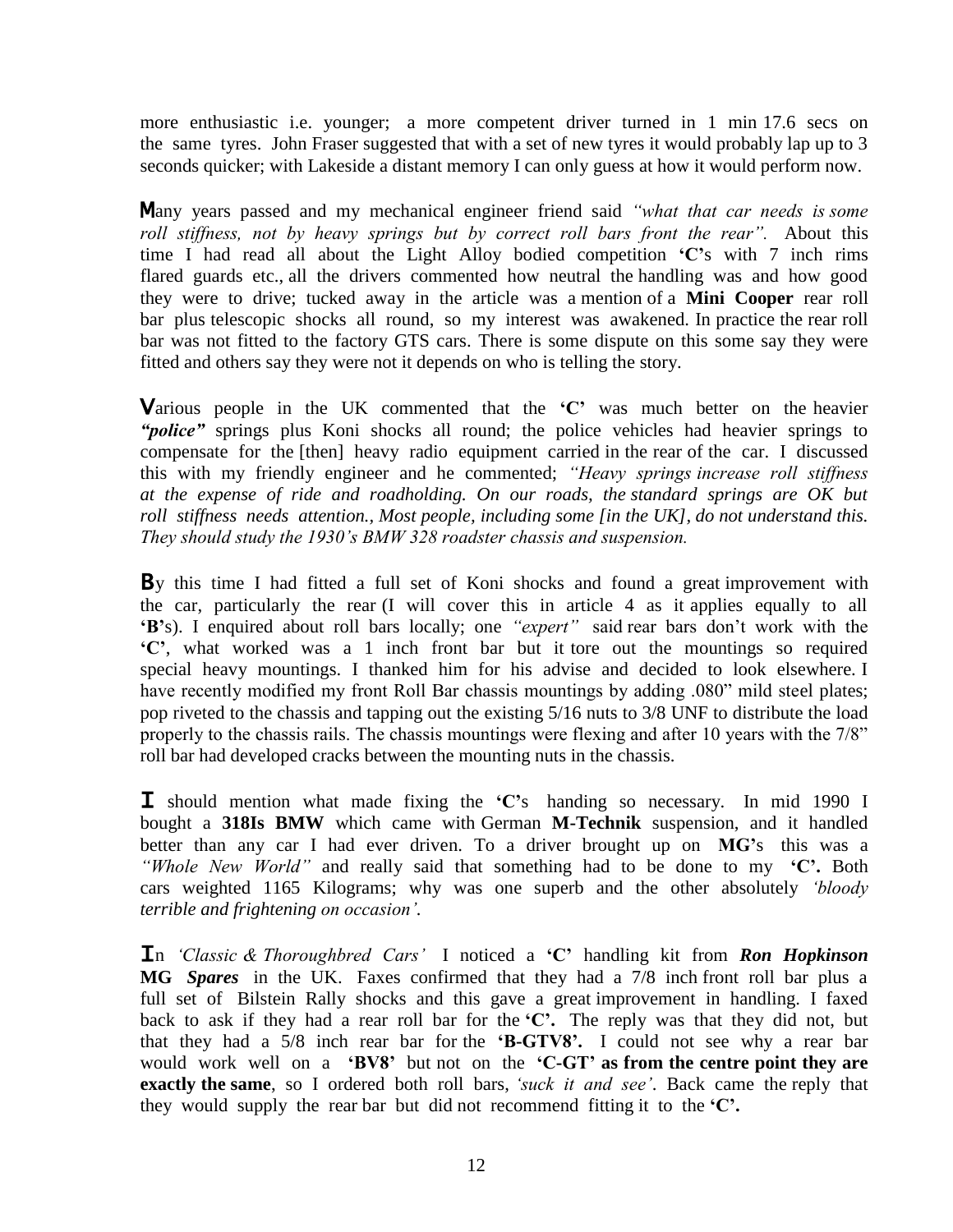NOTE: The **'C-GT'** with 222 extra Kilo's and a weight bias of 5% (**C 'V' B**) to the front has a front roll bar just 1/8 inch thicker than the standard (optional, originally) **'B'** roll bar. It is now obvious why the **'C',** particularly the **GT** with more up top weight, had so much body roll. The **MGB** roll bar is 9/16 inch; the **MGC** roll bar is 11/16 inch and the Special Tuning roll bar for the **MGB Roadster** is 5/8 inch.

Just before X-Mas 93 a card in the post said my parcel was here; so off to the Post Office and back with my roll bar kits. On X-Mas day I removed the standard bar and went for a slow drive around my suburb, what a surprise the car was absolutely hopeless, swinging the wheel between 20 to 4 and 10 to 3 produced a lot of noise and great amount of body roll but almost no change of direction; *"Oh, What a Feeling"* but not as in the **Toyota** ad..

**Back** to my workshop to fit the new 7/8 inch bar and then repeat the drive. Now it was *"as the Pom's like to say"* completely different, the car swung from side to side with little tyre noise but rather heavy steering. After lunch I drove over to Toowong to let my mechanical engineer friend have a drive (he knows a lot about suspension systems but says very little) a slow 25 to 40 KPH drive around the suburb produced this comment; *"That's better now fit the rear bar and that should further improve the turn in and lighten the steering as well".*

Bright and early on Boxing day I opened the fitting instructions for the **'B-GTV8'**  roll bars and the opening sentence read; *Quote*: "Remove the existing anti-roll bar." *Note:* "Before commencing to fit the handling kit check that the car is already fitted with a front anti-roll bar, if not a fitting kit will be required". Good old BLMC again, a "B-GTV8" without roll bars must have been fun in the rain, to say the least.

So on to the rear bar section of the instructions. The bar mounts in front of the fuel tank under the boot floor, with the ends going forward over the axle then by push/pull rods down to the bottom spring plates. This is very neat and almost impossible to see.

Because the **'B'** has narrower brakes than the **'C'** the ends of the bar just touch the heads of the bolts for the brake backing plates. This causes no fouling or noise in practice; the only modification required was to slot the bolt holes in the supplied mounting plates slightly to allow for the 1/8" width difference at each end of the bar to be accommodated.

A test drive showed we now had a very different car, turn in is good, not a modern 3 Series to be sure but a huge improvement on how the car was when it left Abingdon, in 1968. The steering was now lighter and much more direct even allowing for 3.5 (actually 3.45) turns L to L and 34 Ft turning circle (the **'B'** has 2.93 turns and 32 Ft for comparison) so off to Toowong for comment. *"That's much better, probably would be even better with 1/16 inch smaller diameter bar on the rear or a little thicker on the front as now it oversteers slightly."* Imagine a **'C'** that oversteers; having grown up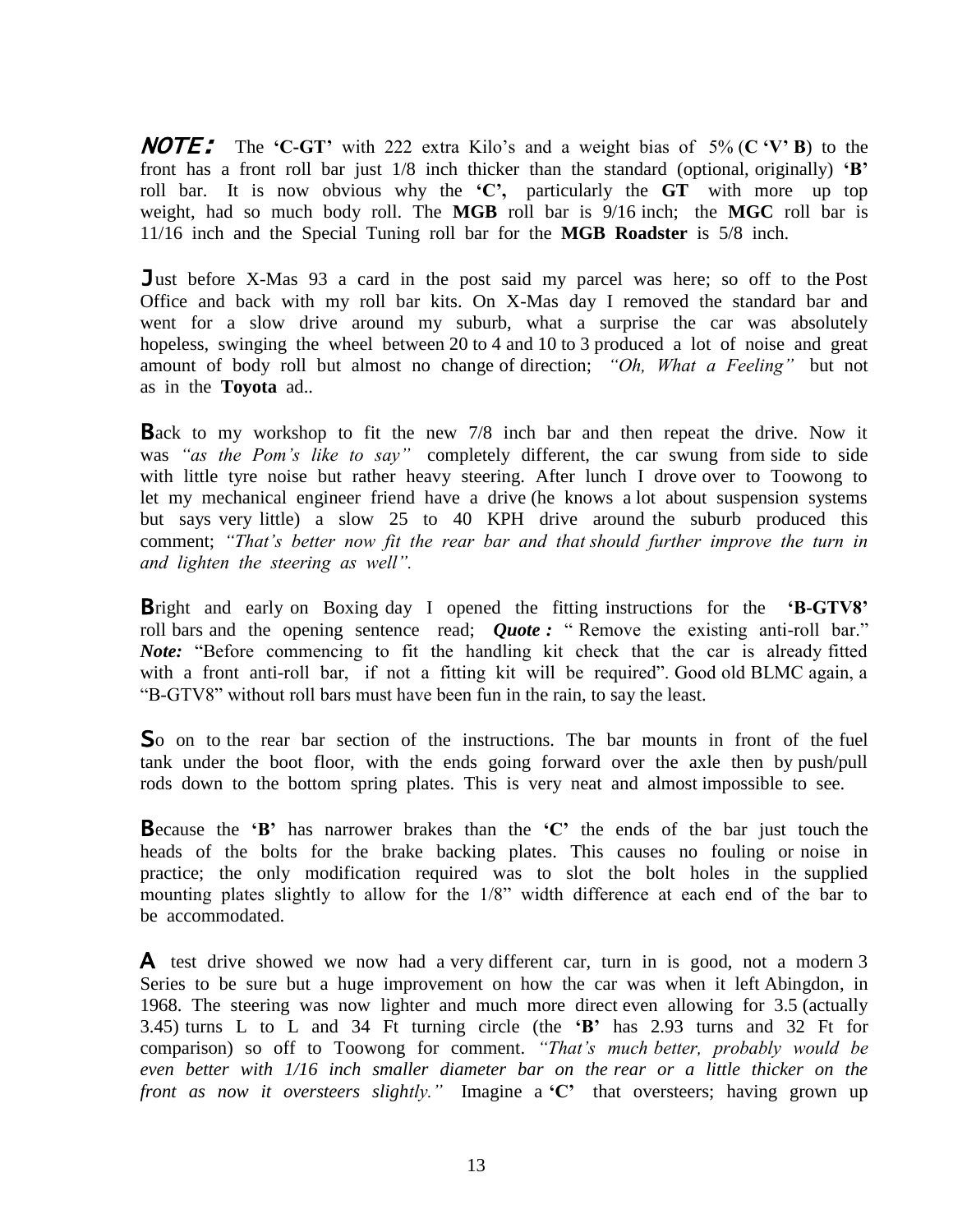with a 'TF' oversteer was normal and not what I considered a problem, what terrifies me is a car that will not respond to the *"Helm"* and heads for the scrub.

Since I wrote this series Tom Pugsley from Canada has brought in a 2.875:1 Quick Rack; rack and pinion for my "C" from MGMotorsport in the U.K. approx AUD400 if you bring it in yourself. Tom has fitted this kit to his "C" roadster and assures me that it is well worth doing. With my Moto-Lita 15.375 inch Wheel instead of the 16.625 inch original this will give a rim movement almost the same as my MK1 "B". I have had the Quick Rack fitted for years now and it is a big improvement, the steering has some feel to it and you can feel it load up unlike the 3.45:1 standard rack. This was a strong criticism of my mechanical engineer friend who commented that as you could not feel the steering you would not get advance warning when the steering started to lighten as in slippery road conditions. The Quick Rack is 2.875:1. The MK1 "B" 2.93:1 both with the ginormous 16.5 inch wheels (the "C" with leather cover) With the 15.375" Mota-Lita wheel the steering is about the same muscle wise as the car on original skinny tyres. I find that most sporting sedans with power steering have a steering ratio of 2.9 to 3.0 so the MGB was always about right. More than 3.5 turns is for the family shopping trolley class.

I now have MINATOR 15/5.5 inch center lock alloys fitted with 185/65 tyres and have minimum clearance from the widest part of the sidewall to the turn in on the rear wheel arches of 11 mm on the right and 12 mm on the left. This is fine in practice and nothing rubs anywhere. 195 section tyres are 12 mm wider overall i.e. 6 mm less clearance or only 5 mm right and 6 mm left which even if a panhard rod were fitted would require turning up the wheel arch edges to provide a safe running clearance. There is no problem at all with 185/65R15 tyres.

The **'C'** and the **BMW** handled in a similar manner and interestingly both use a **3 PSI**  pressure difference but the opposite way around, i.e. **BMW F30 R33** and **'C' F36 R32.5.** The **'C'** now goes around *Lakeside* with ¼ turn of lock rather than handfulls of lock when new, (standard rack). The final *'*tweek' was to remove all the shims from the top **"A"** arms to see what the camber was (as it arrived the right front had ¼ deg negative and the left front  $\frac{1}{4}$  deg positive camber) we ended up with  $-1.125$  deg Left and  $-0.75$ deg Right, with the lower wishbones horizontal i.e. parallel to the ground. Toe in (currently) set at 5 mm.

Like the problems with the early **MGA Twin Cam** once again Abingdon were forced to rush out a new model without sufficient testing or development in the field and once again a potentially good car was hounded off the roads by the reported problems and very bad press reports. Without spending money on the engine just a few Pounds Sterling would have given the car good shocks and both roll bars (which are necessary on a standard car with factory torsion bars and rear springs, after fitting a 7/8 front bar the rear bar really improves the car.) and transformed peoples impression of the **'C'** which might have survived long enough to get the **Rover** engine, which was almost available when the "C" was under development.

My car can now keep up with other **MG'**s on Wednesday runs without heading for an instant *"Off Road Experience"* which as it arrived would have been mandatory. I fed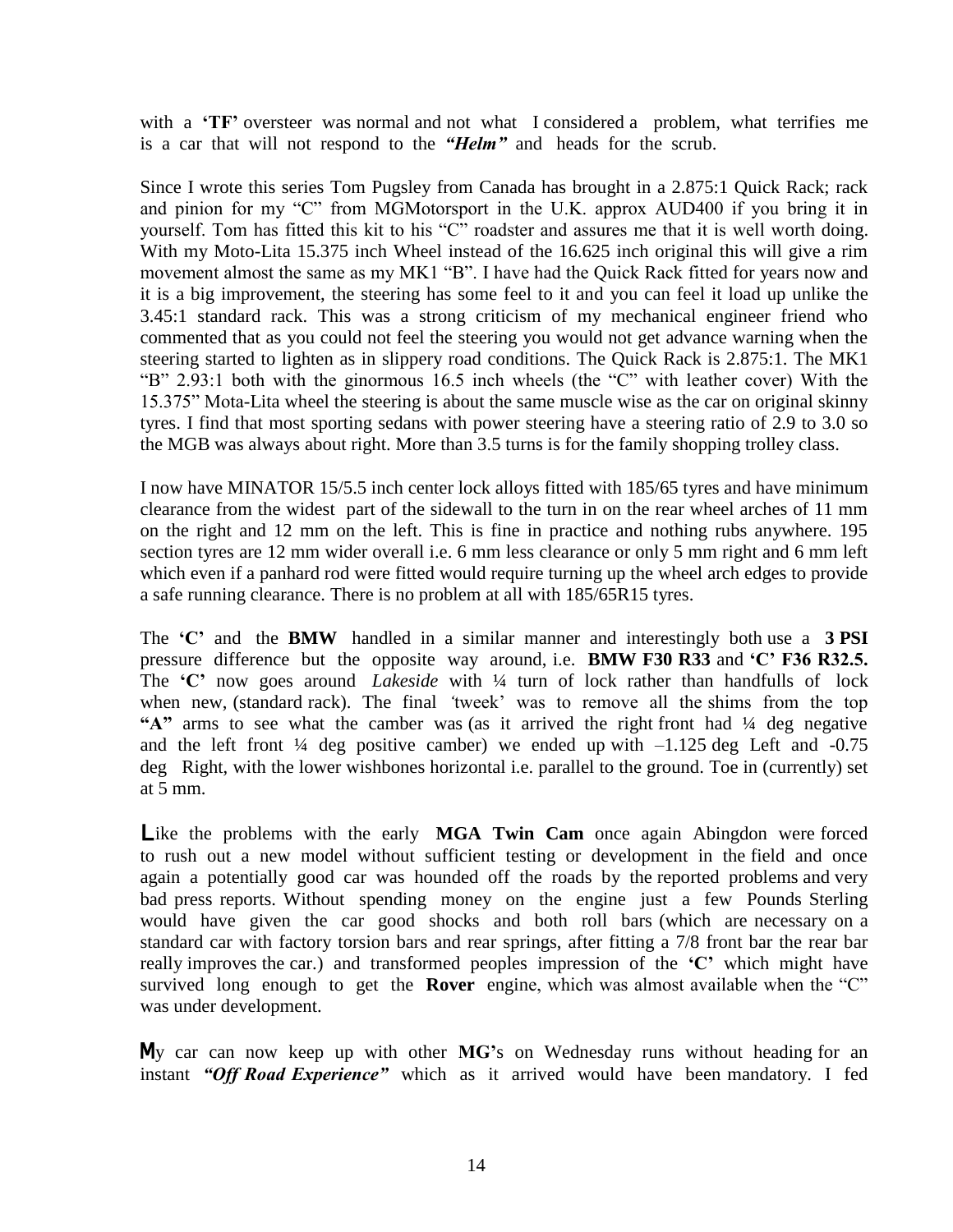back my experience with the roll bars both on ordinary road work and on circuit training to *Ron Hopkinson's* people so that other **'C'** owners might benefit from our experience.

So after nearly 40 years of, bit by bit, development I now have the 3 Litre sports and **GT** car that I thought I was ordering way back in 1967. **Basically the "C" is a very good car, if it is developed as outlined in these articles, to make it how it should have been in the**  first place. The C-GT is the better car for lots of reasons, it is stronger, with a much stiffer chassis, has better balance and as a high speed cruiser (no longer possible with the new draconian legislation in Australia) is hard to beat; and it is quiet, particularly when airconditioned and fully insulated, thermally and acoustically.

This is the final part of this saga, it is of interest to **'C'** owners who do their own mechanical work. Included are items that will be of interest to **'B'** owners particularly the rear shock absorbers.

Any **MG Club** who has **MGC** owners may run this SAGA, if considered of interest to their members, or make photocopies etc..

## (1) : THE BIG LUMP .

I mentioned the valve guide seals; these are neoprene rubber cups which fit over the valve stems and plug onto the valve guides, they have a raised bead inside the cup which is supposed to fit into a groove in the guide and stay in position. The caps come off the guides and work like oil pumps for the inlet valves.

This set up is totally different to all other **MG** engines. Early cars had the valve guide groove machined in the wrong place (what's new at **BLMC**) replacement guides were (or should have been) fitted under warranty; unfortunately the caps still come off. If you have oily plugs remove the rocker cover and have a look, you can see thru the springs if the caps are in position or not. The only good cure is to fit US after market Teflon/Steel Valve Stem Seals 11/32" Valve Stem & Valve Guide OD of .530". These seals fit directly onto the existing guides, a fitting tool and instructions come with the seals. These seals are available from Yank V8 Specialist parts suppliers.

If you are about to remove the head for any reason it would be worth changing the valve guides to bronze (Hidural 5). My head has bronze guides machined the same as the standard iron guides (tight press fit). The inlet guide for the "C" is the same as the exhaust guide for the "B". I got 6 new inlet guides locally, they were bought in for competition "B's". The exhaust guides are not the same as other MG motors as far as I know. You would have to get them made up.

In 1983  $\circledcirc$  53,000 Miles I did a full pull-down and after removing the main water gallery cover and the water pump felt thru the gallery to pump opening (out of sight) and felt a sharp edge; investigation with a torch showed a casting web that was only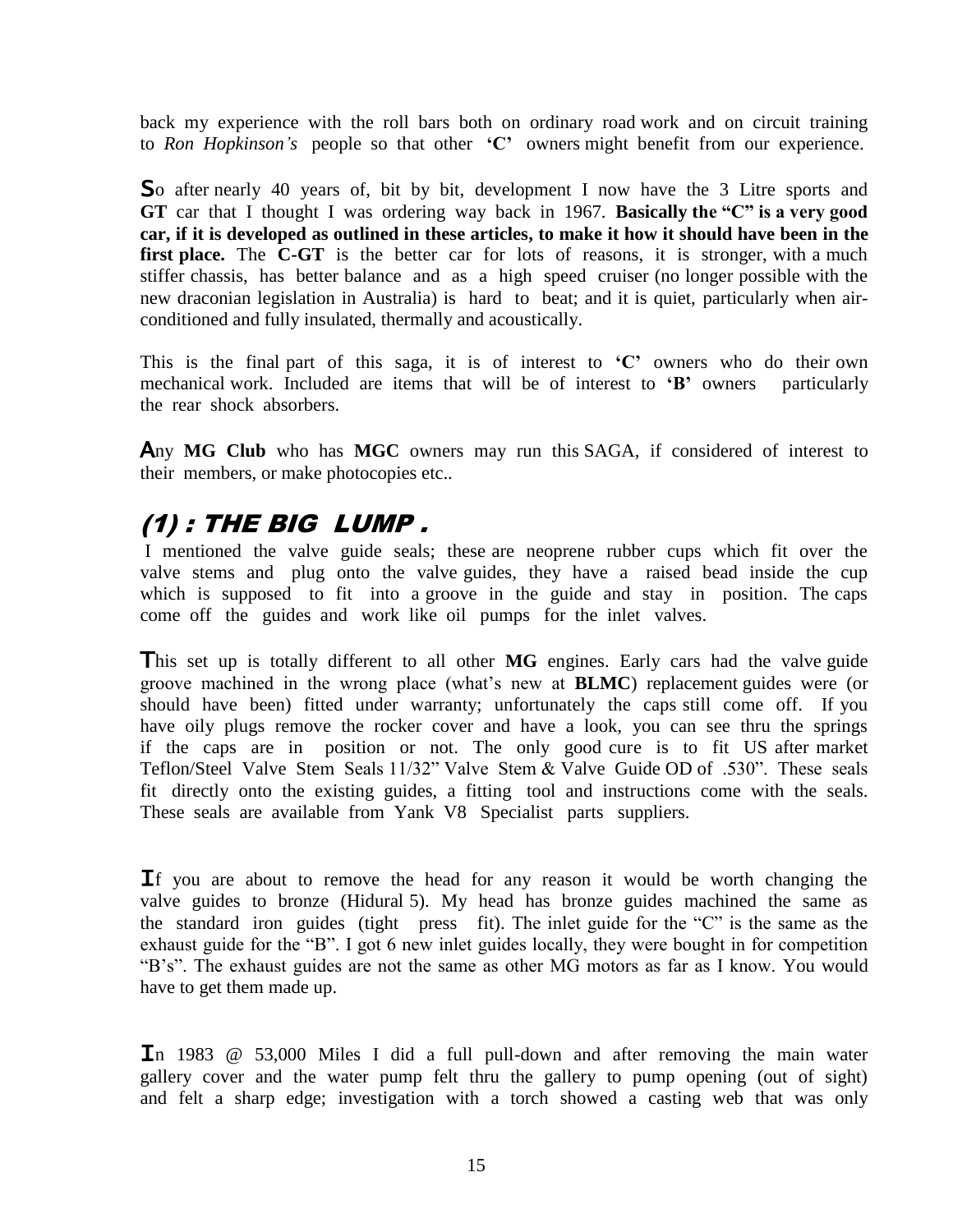about 2/3 open. This was not noticed during the original pull-down @16,000 miles The patterns used to cast the block did not meet up properly inside the gallery leaving a thin 1/16" web blocking the gallery behind the pump; a *"Gorilla"* in the foundry had punched a hole thru this web but not removed it. This gallery feeds the exhaust ports etc thru the head, no wonder the rear cylinders run hot under power. I have since found that this block restriction is QUITE COMMON and is well known by re-builders and tuners now.

### ANY 'C' OWNER WHO HAS OVERHEATING PROBLEMS SHOULD REMOVE THE WATER PUMP AND CHECK THIS OUT.

I ground out this obstruction and no more water loss, water temp 165 deg F normal running; full power mountain work (which I happen to enjoy) runs the motor up to a maximum 190 deg F. in Summer. **Since I wrote this article two "C" owners have checked their engines and both had about a 30% obstruction and tended to run hot. Research by Ian Hobbs (S.A. Club) found a thermostat with an extension that closes off the hole below the thermostat which feeds the bypass hose to the water pump; about 20% of the total flow thru the pump. This thermostat required modification to the thermostat to close off the bypass also it operates at 180\*F which is much too hot for our Queensland climate. The factory unit is 165\*F for hot countries the same as the "MGB".**

**Enthused by this information I did a bit of checking of thermostat catalogues and found a DAYCO DT13C-BP 160\*F (used in an Nissan "URVAN" diesel) which on a quick measure looked like a chance. On measuring with the calipers it was better than a chance; it is directly interchangeable with the normal unit. With the thermostat shut the inverted saucer washer is 5/16 inch above the outlet hole, in the fully open position the washer sits on the flat casting with the spring compressed 1/16 inch totally closing off the bypass hose.**

**B**efore assembly I had the Block face and Head surface ground to flat, at U of Q Dept. of Mechanical Engineering, both were uneven. I usually change my coolant every 3 years and do not need to add water during this time.

To lighten the flywheel we removed material from the front face (engine side) tapering at 45 deg from the crank boss to about  $\frac{1}{2}$  inch deep then out about  $2 \frac{1}{2}$  inches and tapered back to the clutch housing bolt holes, the details have been lost, this removed approx. 25% off the flywheel mass. Another method of lightening is to mill out the material between the clutch mounting bolt holes; I was advised that this can cause cracking in the flywheel, with use, unless the correct method of milling is carried out, so if you go this way check the machinist out very carefully as stress fractures may develop due to the machining method used. (I believe it depends on the type of cutter used, to cut out the holes).

Inoticed while looking thru a *MOSS Catalogue*that they have a sort of copy of the *Downton Dual exhaust system,* also inlet manifolds for *WEBER* dual throat carbs;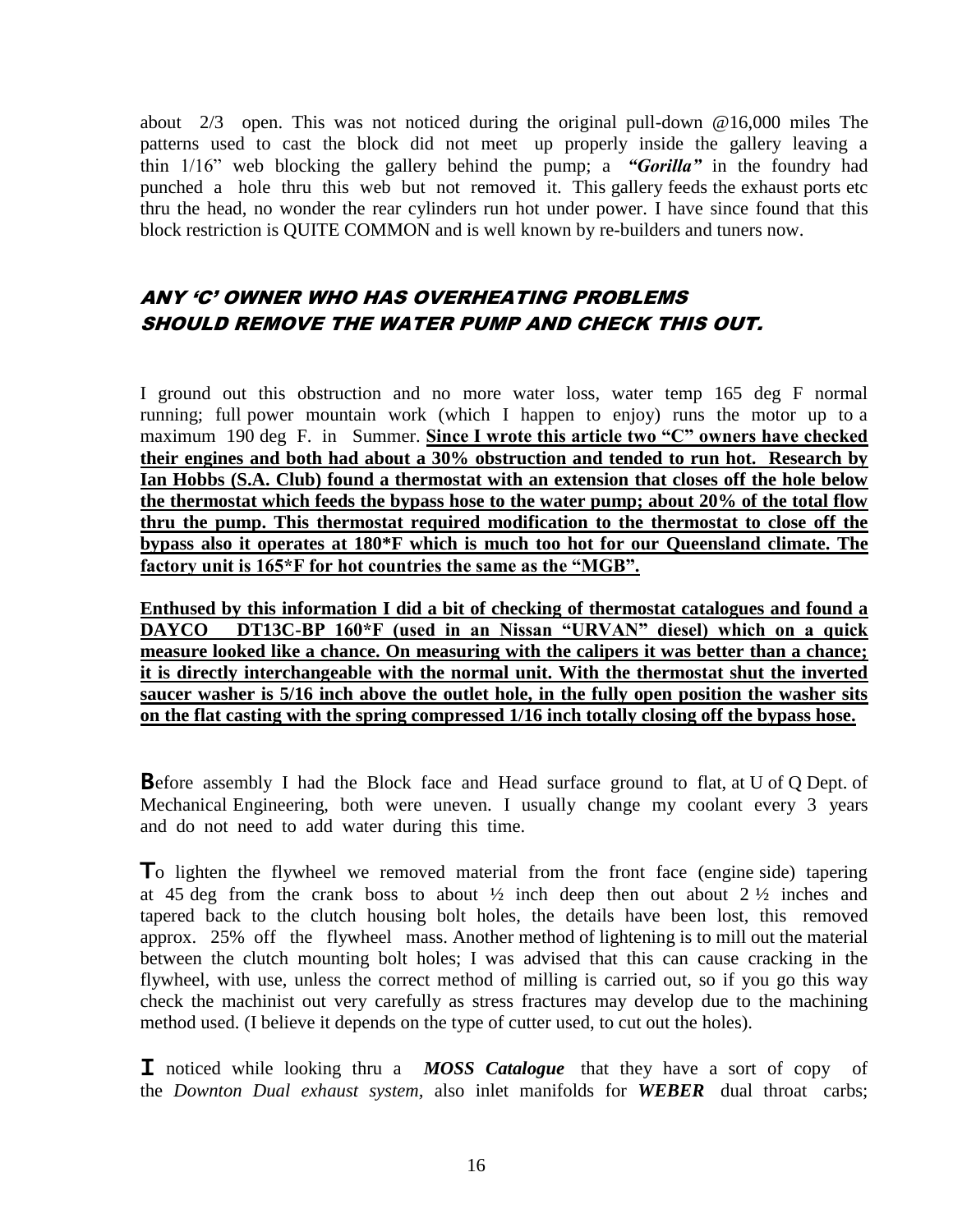this would go a long way to making the **'C'** into the big **'B'** that it is supposed to be, the only way to get this engine to perform properly without resorting to a wild cam and high compression is to address the manifold problem. Check " www. mgmotorsport.com" as they have the proper copy of the full Downton exhaust headers and system also the inlet manifolds for triple Webers; (bloody expensive unless you live in the U.K.).

The fan not only makes a bloody great roar but wastes a lot of power doing it (Later cars were fitted with a modified fan to overcome the constant complaints about excessive fan noise) and the standard engine needs every little horsepower it can get. A **BMW** fan hub adapter part # 11521259805 fits on to the water pump flange and pulley with a little machining of the adapter, flange and pulley then an early *"3" Series* Clutch thermal hub bolts to the adapter and a *"5" Series* fan (with the blades cut down 25 mm) bolts to the clutch hub and is a perfect, if a bit costly solution to the fan problem.(AUD300 @ the time) As mentioned earlier on a Commadore VL fan hub and Nissan fan can be fitted with very little machining. The VL used a beaut Nissan motor. [This will cost approx. \$50 with parts from the wreckers].

In front of the air cleaner intake, [early cars at least] in the panel between the radiator and the left wing is a nicely formed hole a little bigger than the air cleaner intake, but covered with a plate [tack welded on]. This was probably to overcome the complaints that in cold countries the engine is excessively difficult to warm up, with lots of choke and related plug fouling. This tacked on cover plate should be removed, in our climate, to get some cooler air to the carb's and manifolds.

My car from day one had a *"Made in Hell"* type *AUF 305 SU Fuel pump* which over the years gave more trouble than you could ever imagine even from an **SU.** It failed twice in the 12 month warranty period. I never had any trouble with **SU**'s on the **'TF'** or the 'B' just routine servicing. Finally I decided that I had had more than enough pain and looked for a modern pump that would replace the **SU** and mount in the same place. The answer is a *Federal - Mogul Carter* in line motor pump *Part # Carter P60504* available from *'Progas Qld.'.* This pump spec is *2.8 PSI 30 US Gallons per hour, C.F. 2.7 PSI* and may be (on a very, very good day) *12 Gallons per hour.* The Carter draws 1 Amp and runs from 7 Volts. Mounting is dead easy and the pump comes complete with inlet filter, hoses and mounting/wiring kit. The good news is that it is maintenance free {life of 5000 hours} and costs less than a diaphragm and set of points for an **SU**. This pump would work well in all **MG's** with rear mounted high pressure pumps. Mazda fuel pumps are extremely reliable and service free in my experience and I suggest you check these out, any pump except an SU seems to be the way to go.

The transmission is basically good. There is 1 area to look at:-

If you experience gear lever rattle/vibration under power in  $3<sup>rd</sup>$  it is caused by resonance in the shift lever. Nearly all modern cars have solved this by using rubber isolation within the gear lever. For the **'C' & 'Mk 2 B'** the easy answer is to remove the gear knob, nut and boot and slide a  $75 \text{ mm}$  long  $\frac{1}{2}$ " I.D. piece of thick heavy hose over the lever (hidden by the boot) the best hose for this is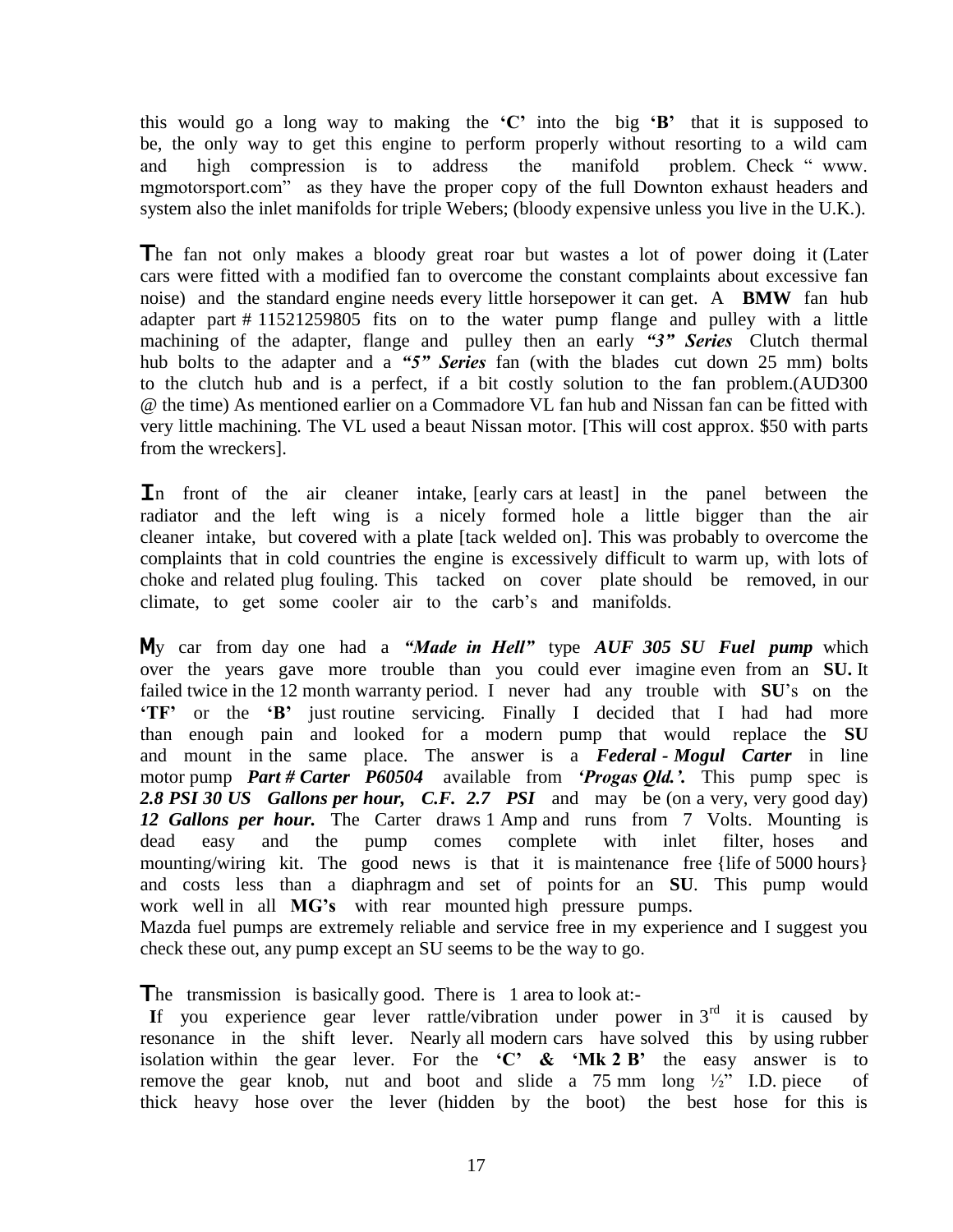*Trailer Brake Vacuum Hose.* If you are handy with tools another good thing to do is get rid of the sharp nut under the gear knob; to do this remove the lever, take off the nut then cut  $\frac{3}{4}$  off the threaded end (mild steel) and round off with a file, measure inside the knob for depth then carefully drill out the knob moving down bit by bit, until the knob screws over the chrome section for a nice non pressure fit; when you are happy use plumbers Thread Seal *(PTFE)* tape around the thread and position the knob. Result the gear knob is 0.875" lower, the sharp nut has gone and it looks and feels much better. The shorter shaft does not rattle (because of the higher resonant frequency).

# (2) : FRONT SUSPENSION .

The front suspension can be a source of rattles, at low speeds on any road surface, the cause of which evades everybody and all attempts to locate the rattle fail. Our car had this problem with the left front from new, surprise, surprise, one of the first parts to run out after production ceased was, swivel pin & bush kits. When I finally replaced the swivel pin & bushes I found the real problem.

Factory clearance for the bush to pin is .0025" to .003". The special tool for reaming the bushes was probably set to give this clearance. The normal clearance for a 1" shaft running in bronze bushes is .001". The factory specification is designed to make a loose assembly; (possibly for grease access) don't use the special tool, have an experienced machinist ream the bushes to a minimum fit consistent with minimum friction & set the end play to minimum without being tight and all the rattle problems magically go away, use MOLYCOTE or similar Grease.

# (3): STEERING.

In the steering column are 2 items for probable attention.

**1: T**he universal yoke and bearings/cups are probably dry and rusty.

**2: T**he steering column locates thru the rubber damper into the universal yoke. The end spigot on the shaft should be able to rotate (a few degrees) in the bush in the universal. Not in our car [deck cargo from UK] from 17 Miles apparently. I had to drive the shaft out of the bush to release it, all nice and rusty and little sign of ever being lubricated prior to assembly. The simple answer again is to replace the universal yoke bearing & cups which are readily available from bearing suppliers. Remove the shaft from the yoke, this will require some effort, Emery off the rust, ease out the bush to clear rust for a free rotating fit then use Molycote or similar grease to lubricate and water seal the bearing. Now the steering will be less inclined to rattle, and the steering will feel much better. (The rubber shock absorber can now operate as it is supposed to as it arrived it was it was a locked shaft.)

In September 2012 I installed the EZ Electric Power Steering unit. The column is made in Holland using a power steering assembly made in Japan by NSK (well known for precision bearings) this assembly completely replaces the factory steering column, from the universal to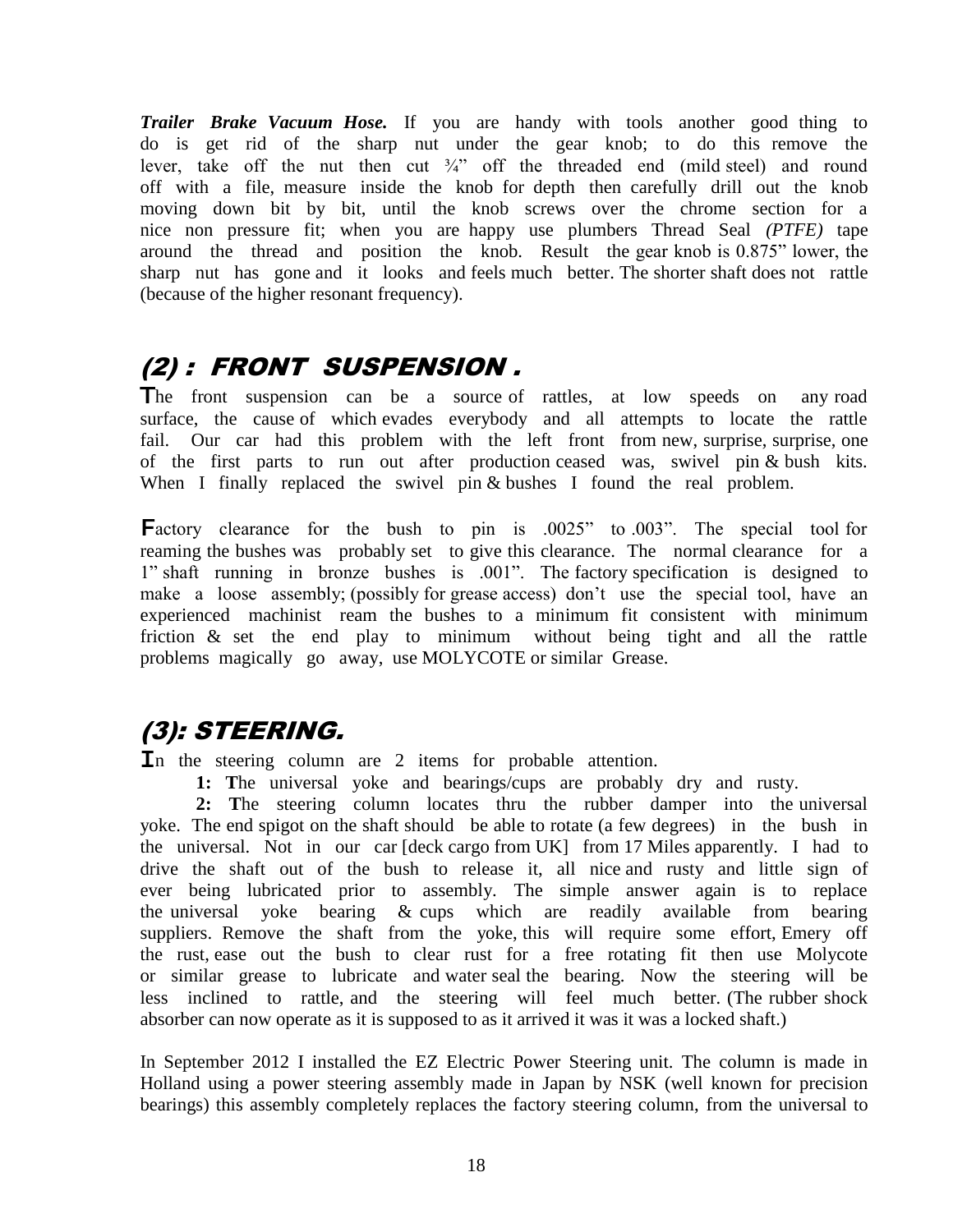the steering wheel. It has adjustment (via potentiometer) to set the power assistance to suit the driver and draws between 5 & 8 Amps only.

With the MG Motorsports fast rack (2.875:1) and 15.375" Moto-Lita wheel this works superbly, very light steering at parking speeds and normal power steering on the road. The steering characteristics are the same it is just no longer, MANUAL "ARMSTRONG" POWER STEERING.

### (4): REAR SHOCK ABSORBERS & LINK ARMS.

N.B. THIS ALSO APPLIES TO MGB's. **T**he lever arm dampers are OK when new but don't stay that way for long, about 35,000 Miles on my **'C'**. When we replace these wonderful 1930's devices (which should only belong in the Science Museum) we don't carefully check the condition of the two important rubber bushes on the connecting link between the spring plate and the lever. There is over  $\frac{1}{2}$  free play in each direction by light hand pushing. On the car there is at least 1" of suspension travel with NO damping at all. Does your car jump about on ridges, ripples and little bumps? The best answer is to join the modern age and fit Telescopic Shocks, in the parts list you will find details of KONI part numbers. The rear shocks and mounting brackets are available, same on  $\mathbf{C}' \& \mathbf{B}'$  the front shocks for the **'C'** are not stocked locally but are probably available in the UK. Bilstein and Spax also make shocks for the **'C'** available in the UK.

Since I revised this saga in 2008 I have discarded the "Cart Springs" and in August/November 2009 fitted the "Hoyle Engineering" IRS kit to improve the ride and comfort of the car as earlier in the year I acquired a pair of 2002 Mazda MX5 leather seats from a repairable write off. This was a smart and safe move as we now have protection from "Whiplash" as well as supportive and very comfortable seats. My wife is very happy as her back does not hurt now when on an all day club run.

# (5): DIFFERENTIAL.

The diff is not a source of concern except for **'B V8's'.** The thing to look at is the roll pin in the Pinion pin, it holds the pinion pin into the diff cage. I was advised years ago that **'B V8's'** and Tuned **'C's'** can end up with crown wheel & pinion damage because the roll pin (very hard spring steel) can come out or split and if this gets in the works goodbye quiet diff. The answer is simple, remove the cover plate and fit a split pin thru the hollow roll pin; this stops it coming out. It is cheap insurance for all **MK 2 'B's,** and **C's.**

# 6): FRONT BRAKES.

Check your front hub disk mounting flanges for run-out, you might be surprised. If your disks run out by more than .003" check the hubs before replacing the disk. The left front hub on our car ran out .0025" causing the disk to run out over .005". This was only discovered when I replaced the disks with Brembo's,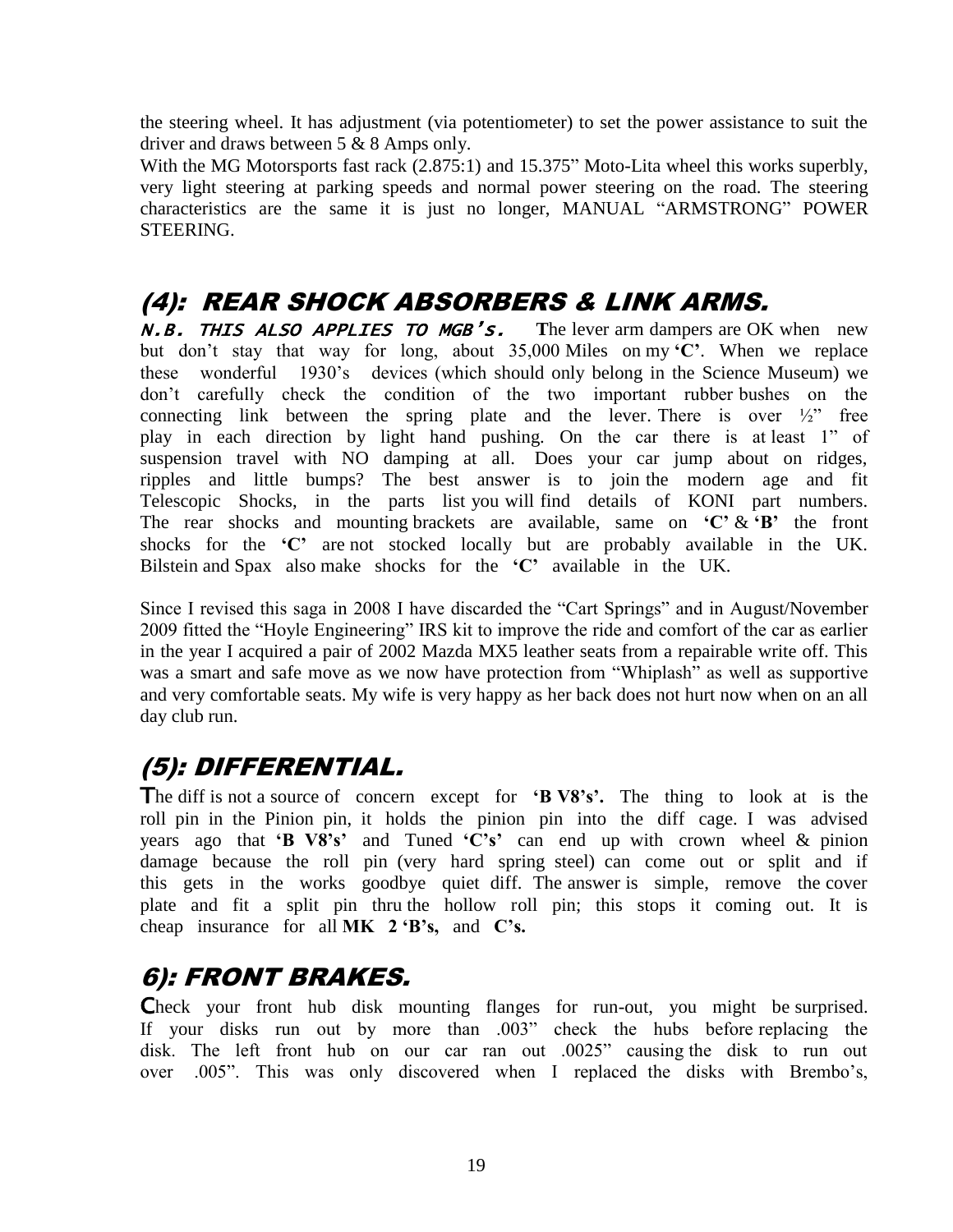run out on the left, good on the right; swap over the disks & still run out on the left.

N**OTE: Healey 3000 MK 3** disks are identical to the **'C'** disks. The Brembo, spares for **HEALEY 3000 MK 3**, disks are a much better material, they don't rust and pock mark as badly under the pads when not used daily. The downside is that they tend to scream/squeal. Many **'C'**s have a tradition of noisy brakes.

**T**he answer to brake squeal is to fit Turner Enterprises (USA) Part # SH 301-9 Brake Shim Kit, available from brake specialists, these are self adhesive shims that are cut and fitted to the pad backing plates. They work by reducing the resonance caused by the disk pads and the hollow pistons in the caliper. Keep the Stainless Steel shims which were fitted as new and have nice quiet corrosion free brakes. The brake pistons are hard chrome plated mild steel and though not leaking or causing problems will by now be very rusty. Easy answer, have them copied in Stainless Steel (not Expensive). If you do this you will need the Turner Shim Kit. Stainless pistons are more resonant than mild steel originals. If you use "Green Stuff" brake pads they are now supplied with 3M shim material.

# (7): HANDLING & CONTROL.

From article 3 a lot can be done for not too many \$'s to change the driveability of the **'C'**. With roll bars for the GT 7/8" front and 5/8" for the rear, (maybe  $9/16$ " rear). For the roadster the 7/8" front with possibly  $\frac{1}{2}$ " rear; too strong on the rear may cause oversteering problems. I have NO experience with the roadster so cannot offer any real advice.

KONI or similar shock absorbers should be fitted as a first step. In the Workshop Manual reference is made to fit shims (from memory 1/8") to the top **'A'** arms of the front suspension to allow for the bushes to settle. The bushes don't settle so the cars came with positive camber. In our car as described we took out all the shims to end up with -1.125 deg. on the left and -0.75 deg. on the right, fortunately this works out perfectly for our normal road camber and the car tracks perfectly (hands off steering, the car runs perfectly straight on a flat road) This not only improves turn in but lightens the steering and gives plenty of clearance for 185/65 tyres. Without removing the shims 175/80R15 tyres just foul the turn up in the front wings, so may foul with 185/65R15's on 5.5 inch rims. CHECK CAREFULLY.

The IRS with Ford disc brakes and Granada 3.64:1 has completed the car, handling is still to be determined on a circuit but so far is as good as it was and with a set of new tyres will probably be better. No rear roll bar seems to be required with the IRS for road use. The rear roll centre and spring rate seem to go well with the factory torsion bars and 7/8 front bar. The car is much more compliant with a reduction of 55Kg in unsprung weight at the rear. My wife weighs 55Kg to put this in perspective.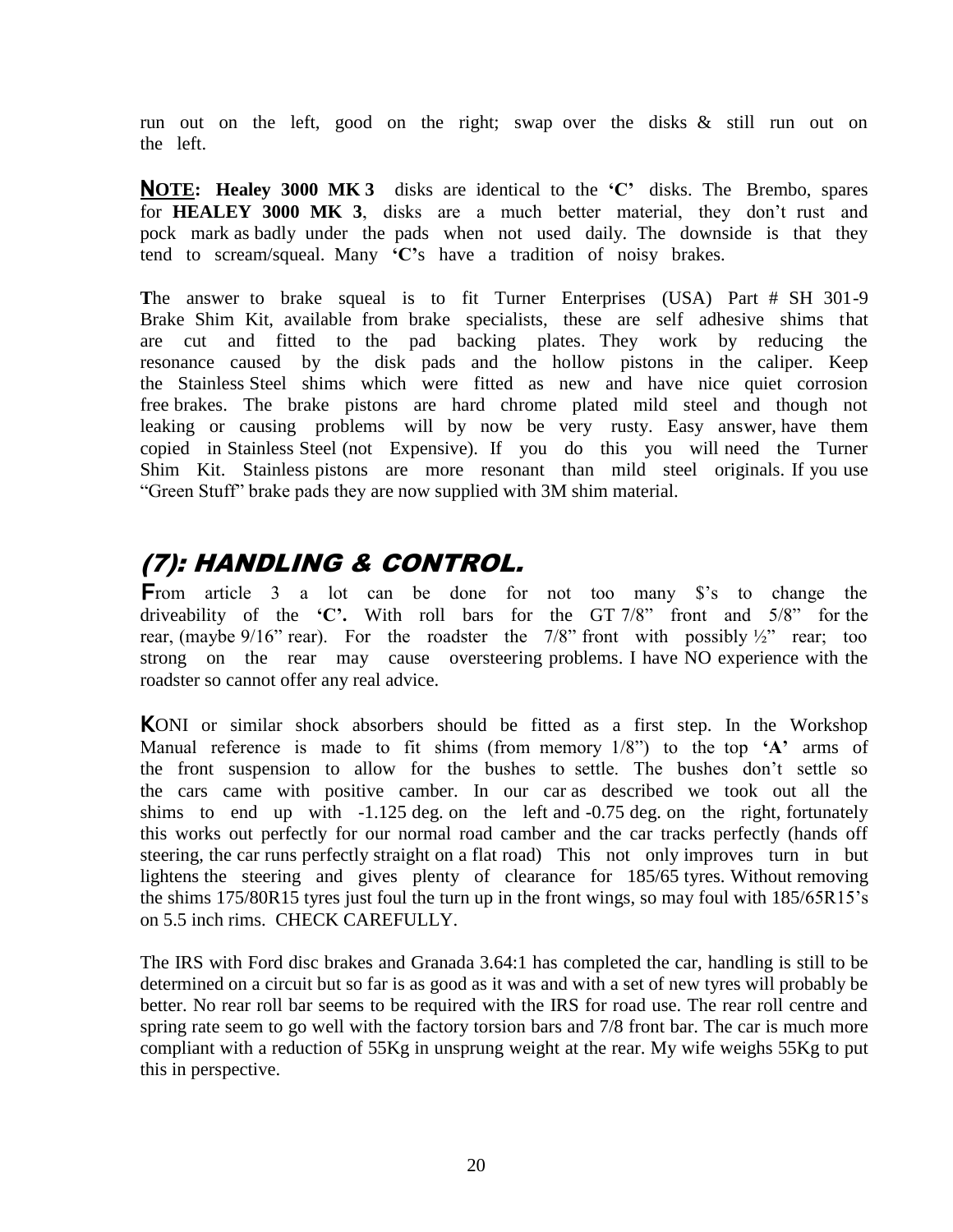The 3.64 diff. with 185/65 R15 tyres gives a ratio of about 3.79:1 similar to the 1969 cars. Acceleration and applied torque have improved about 10% on the 68 car.

# (8) : TUNING .

This engine is critical of being over-advanced, if the distributor has not been retimed, (pre-ignition around 3000/3500 RPM under load, i.e. Max BMEP.), the original advance springs in the distributor give way too much mid range advance. In *"SAFETY FAST"* magazine way back in 1968 was an article on this problem complete with the correct spring set part number.(Lucas part # 54419869) Try as I might I could not find any in OZ. The best I could do was have the existing springs adjusted (on a LUCAS distributor service machine) to as near as possible to the Workshop Manual figures. I feel that we are still not correct at midrange. This over-advance at max BMEP causes pre-ignition which can lift the head enough to cause water loss (sound familiar) so it is better to be slightly retarded at max RPM to protect the engine at Mid Range RPM. *Downton* advised that with the WESLAKE combustion chamber design, i.e. all BMC 60's engines, 0.5 deg too much advance is detrimental to performance and the engine; but you can be up to 4 deg from optimum advance without adversely affecting performance.

I strongly recommend that all "C" owners get their distributors retimed to firstly correct the wrong factory settings and secondly to set the distributor to run on the modern fuels, which require much less advance, most important at mid-range i.e. 2,000 to 3,500 RPM.

I sent my distributor to: Performance Ignition Services, PO Box 464, Nunawading, Victoria, 3131. Phone [03] 9872 3644. The owner is "Dick",who has run the business for 25 years. To rebuild and retime the distributor and fit electronic ignition is approx \$240 + Express Post, both ways. They will also provide Inductive HT lead sets, for the "C" \$70, these are reliable interference free HT leads unlike carbon leads which always lead to problems.

The original "C" distributor is over 10 degrees too advanced around 2,500 to 3,500 RPM. This is why they always were fuel critical and pinged at midrange.

### **[10]: AIR CONDITING AND INSULATING THE CABIN.**

In 2006 I fully insulated the firewall, both sides, the tunnel except on the top under the console both top and inside, the floor and both foot-wells then installed a full [all new components] aircon system as we suffered de-hydration on a long interstate trip in 38\*C temperatures and very low humidity. With a 25% tinted and banded windscreen and 3M 35% metallic film on the other glass [maximum legal tint levels] we got a lovely quiet and cool car. This is most unlike an MGC in our climate. We can drive it anywhere and always be cool and comfortable, all year round. There is a separate article covering the air-con system, it is too long to be included here.

# (11) : PART NUMBERS for reference .

**K**ONI front shocks 80-2053. **K**ONI rear shocks 80-1244 (Check **MGB** part number).